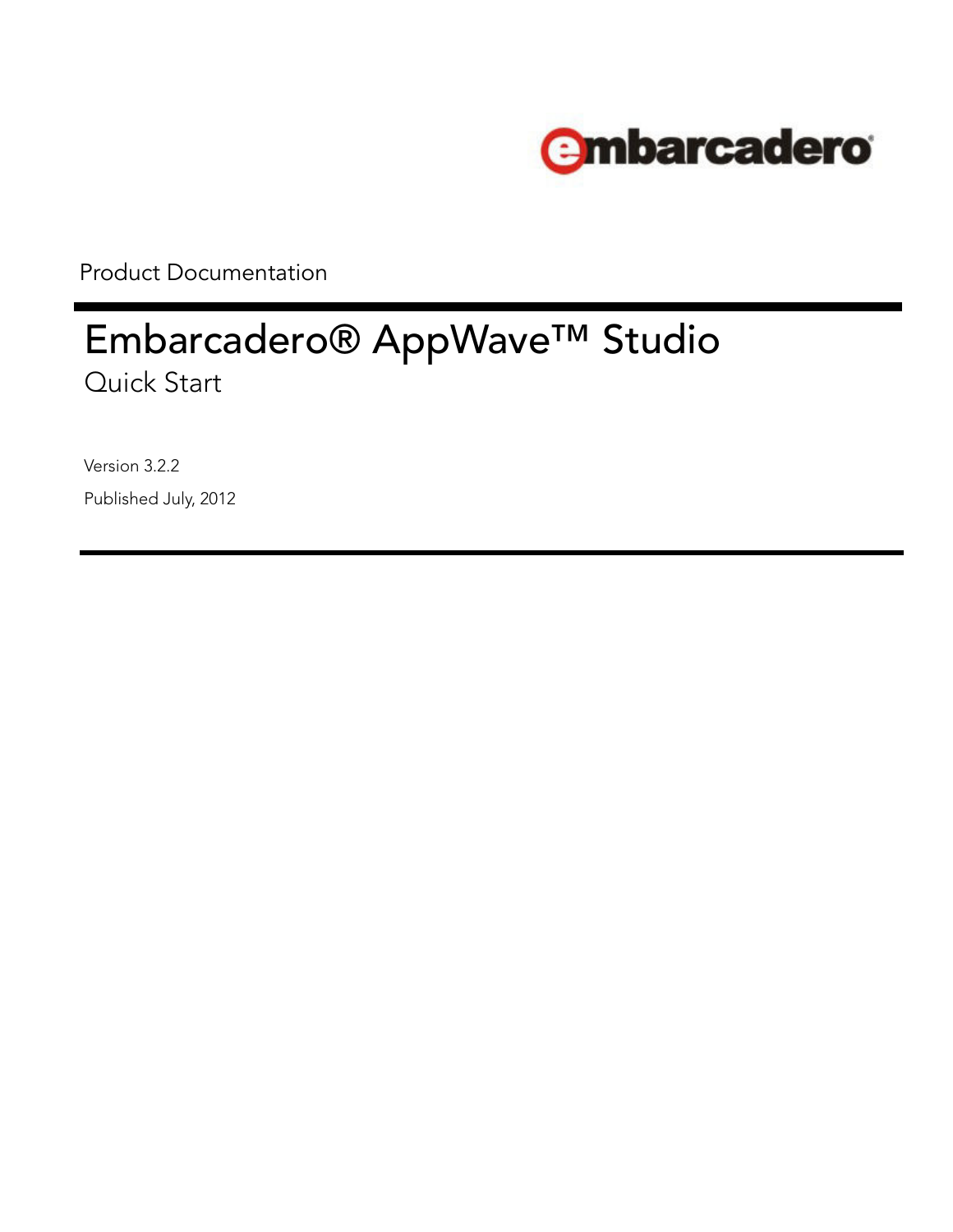© 2012 Embarcadero Technologies, Inc. Embarcadero, the Embarcadero Technologies logos, and all other Embarcadero Technologies product or service names are trademarks or registered trademarks of Embarcadero Technologies, Inc. All other trademarks are property of their respective owners.

Embarcadero Technologies, Inc. is a leading provider of award-winning tools for application [developers and database professionals so they can design systems right, build them faster and](http://www.embarcadero.com)  run them better, regardless of their platform or programming language. Ninety of the Fortune 100 and an active community of more than three million users worldwide rely on Embarcadero products to increase productivity, reduce costs, simplify change management and compliance and accelerate innovation. The company's flagship tools include: Embarcadero® Change Manager™, RAD Studio, DBArtisan®, Delphi®, ER/Studio®, JBuilder® and Rapid SQL®. Founded in 1993, Embarcadero is headquartered in San Francisco, with offices located around [the world. Embarcadero is online at w](http://www.embarcadero.com)ww.embarcadero.com.

July, 2012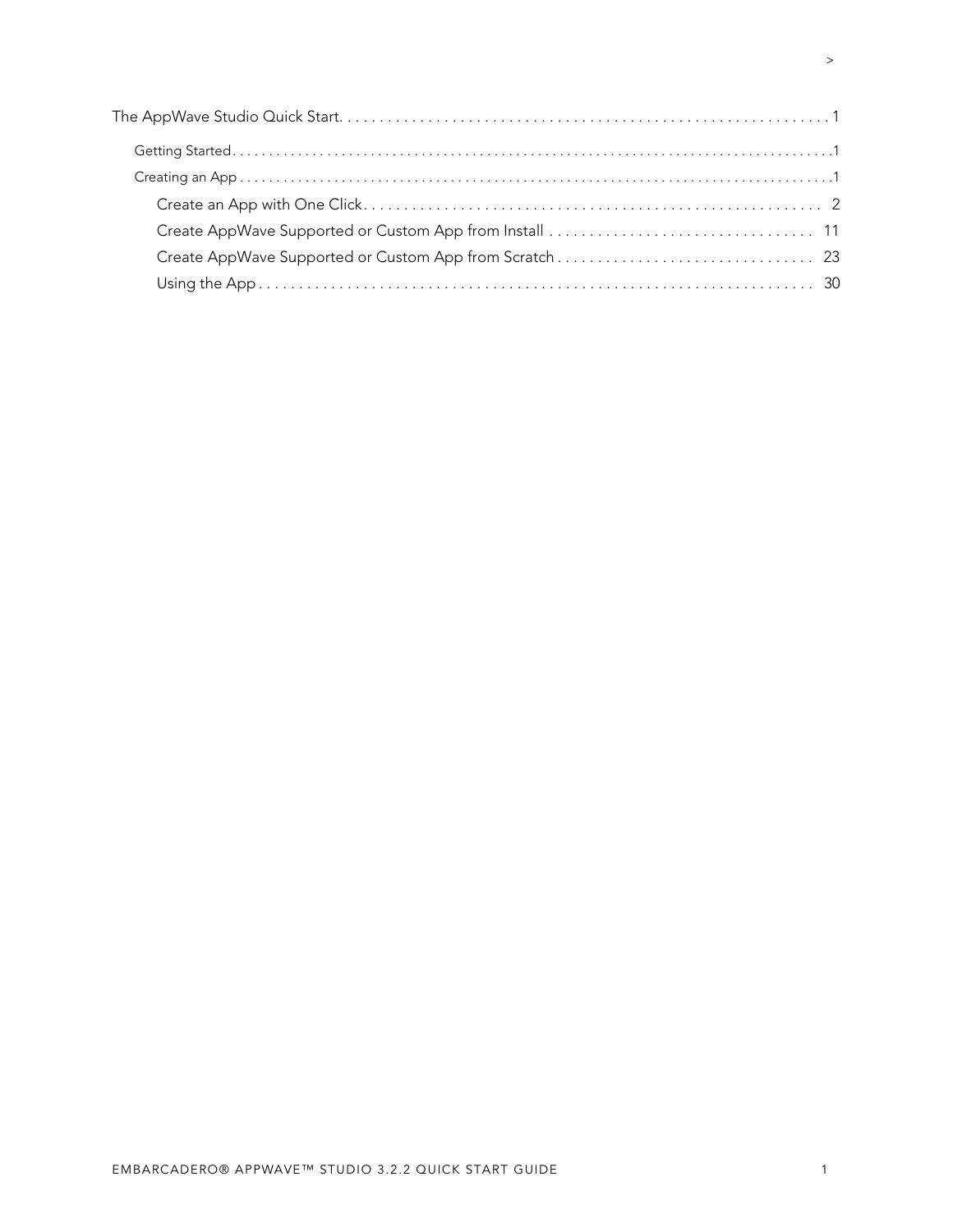$\, > \,$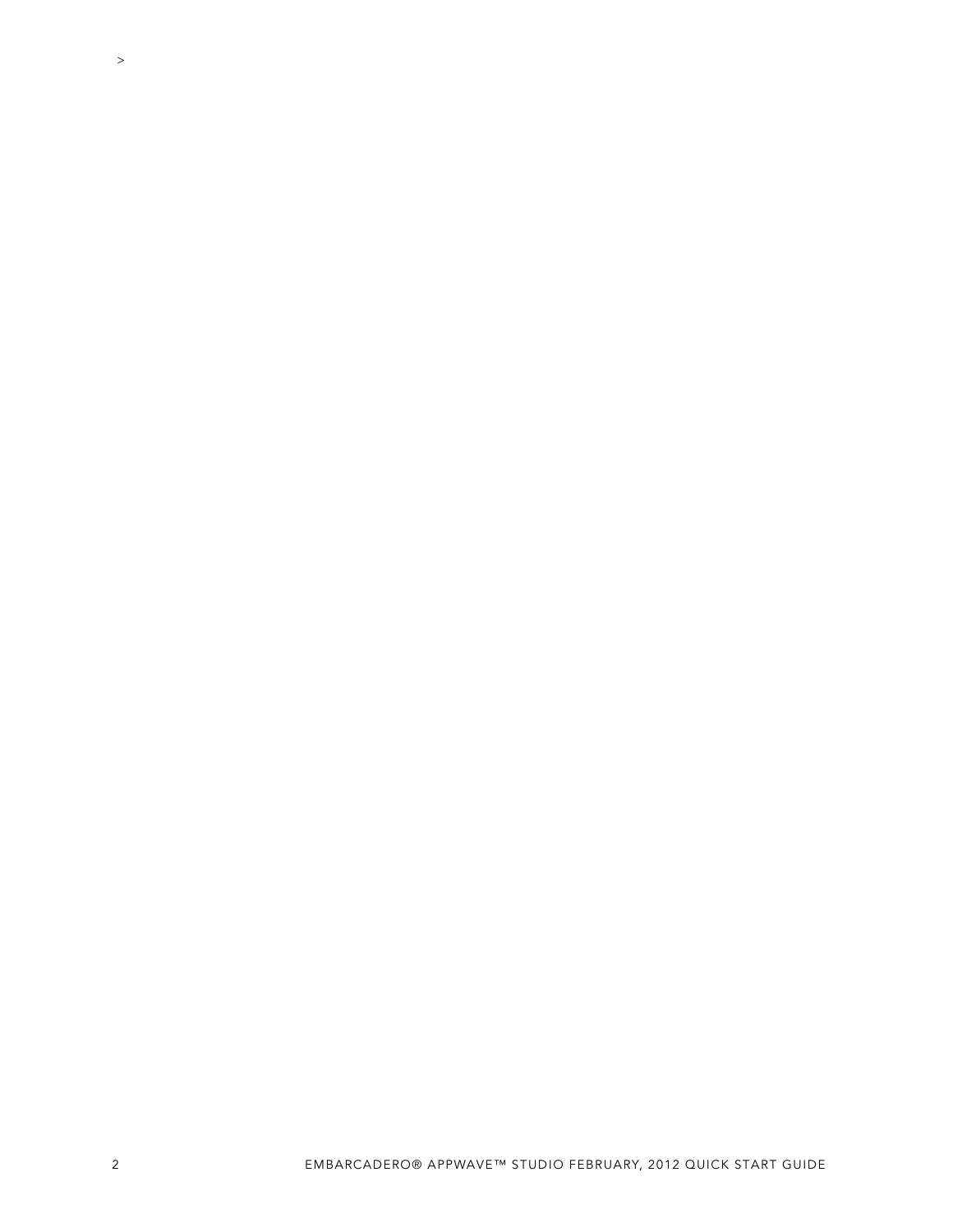# <span id="page-4-0"></span>THE APPWAVE STUDIO QUICK START

The AppWave Studio is an application within the AppWave Browser where you can master App versions of existing applications or create App versions from scratch. Mastering is the process of wrapping an application to create the App. This quick start walks you through the basic steps of mastering applications three different ways.

For additional information on AppWave Studio please refer to the online help AppWave Studio User Guide.

# <span id="page-4-1"></span>**GETTING STARTED**

When you open the AppWave Browser, if only the Apps tab is visible, this indicates that you do not have permission to master applications.



To access the Studio, the Administrator must grant you mastering permission. Once this is done, the Studio tab appears in the AppWave Browser.

Once the Studio tab is available, you can click **Studio** to access the Studio application where you master applications and then use them in your organization.



# <span id="page-4-2"></span>CREATING AN APP

<span id="page-4-4"></span>This Quick Start covers three different ways to create an App:

<span id="page-4-3"></span>**NOTE:** For more information on how to set up this permission, please refer to "Group Management" in the AppWave Administrator Guide.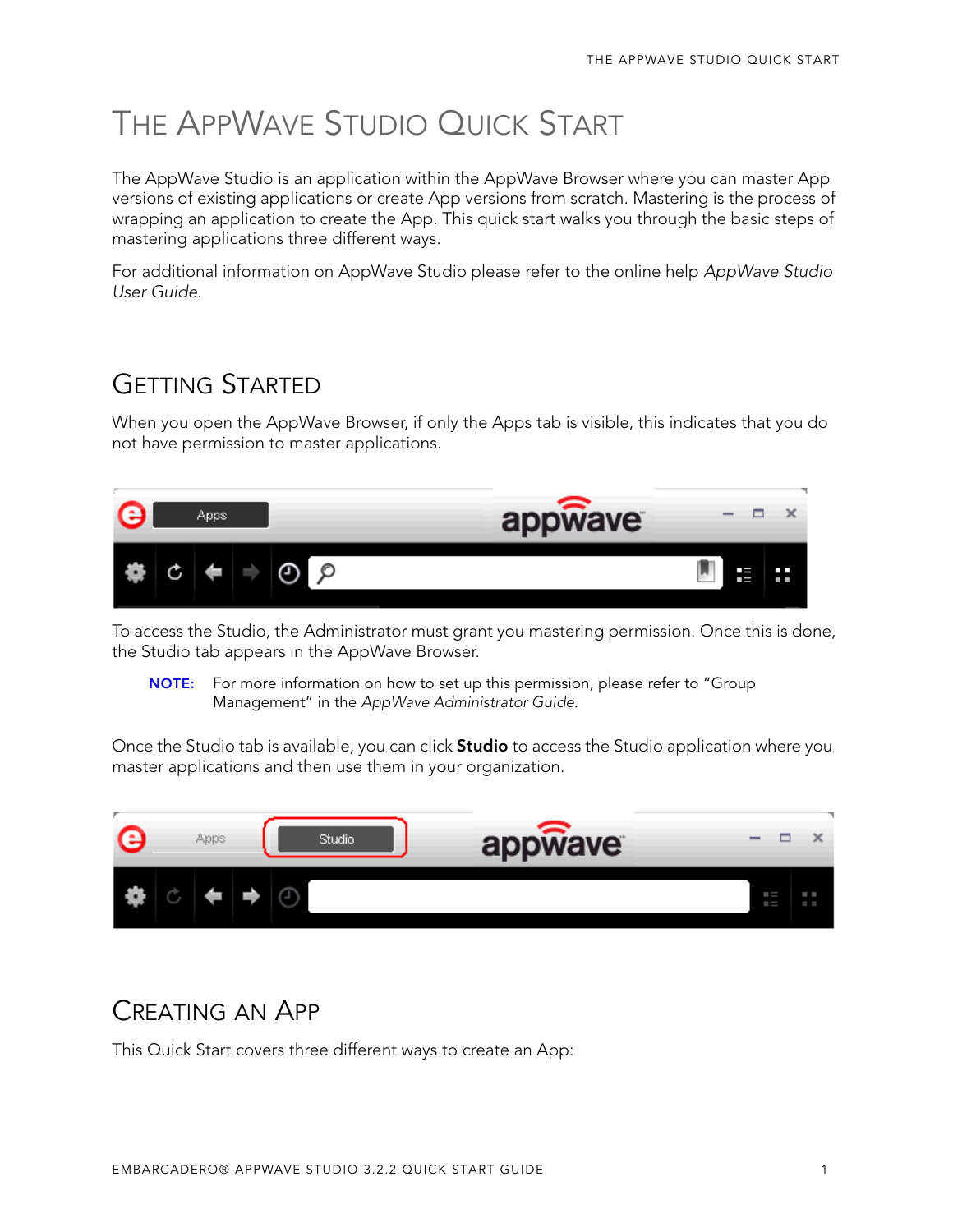#### • [Create an App with One Click](#page-5-0)

All the mastering support has been done so you only have to supply an application's executable. This process uses a template that has been created with all the information needed to complete the App. This information includes descriptions, display name, product name, icon, etc. It is important to note that this creation process starts in the Apps portion of the AppWave Browser. You then complete the creation process in the Studio portion.

<span id="page-5-1"></span>**User**: This type of mastering is recommended for use by an Enterprise Desktop Administrator. Only basic programming skills are necessary. This process is streamlined with many of the necessary decisions made for the user.

• [Create AppWave Supported or Custom App from Install](#page-14-0)

With this option, you create, edit, and broadcast an App from install using AppWave Studio. Some steps require additional information depending on the application you have chosen to install. Some steps may be automatically completed for you.

<span id="page-5-2"></span>**User**: This type of mastering is recommended for use by an Independent Software Vendor (ISV) user. The user mastering the application must have the knowledge to make key decisions during the creation process. This includes knowledge about the results of decisions made and when and why to use the default recommendations.

#### • [Create AppWave Supported or Custom App from Scratch](#page-26-0)

This option allows you to master a custom application that does not have the pre-existing mastering support. This means that you need to manually insert Product Name, Display Name, Version, Licensing Information, Long Description, etc.

<span id="page-5-3"></span>**User**: It is recommended that this type of mastering be used by someone with registry knowledge. This user also needs an understanding of the installation process including files (location and properties), licensing, registry values, and environment variables.

The mastering process creates an application that can be streamed from AppWave and then run locally on your desktop without installation. This option allows most applications to be run on a locked-down desktop. There are no conflicts with other applications, no writing to the system areas of their registry, or modifying shared DLLs.

The AppWave Browser is hosted outside of your site and is managed by Embarcadero.

## <span id="page-5-0"></span>CREATE AN APP WITH ONE CLICK

You can use the AppWave Browser to create an App. To demonstrate this process we will use an application, available in the AppWave Browser, that has an AppWave Template. This template tells AppWave how to master an application, and contains branding information and information on which filter to run on the installer for the application.

Unlike the other two App mastering processes, you start this process from the Apps tab in the AppWave Browser and then broadcast it in the Studio tab.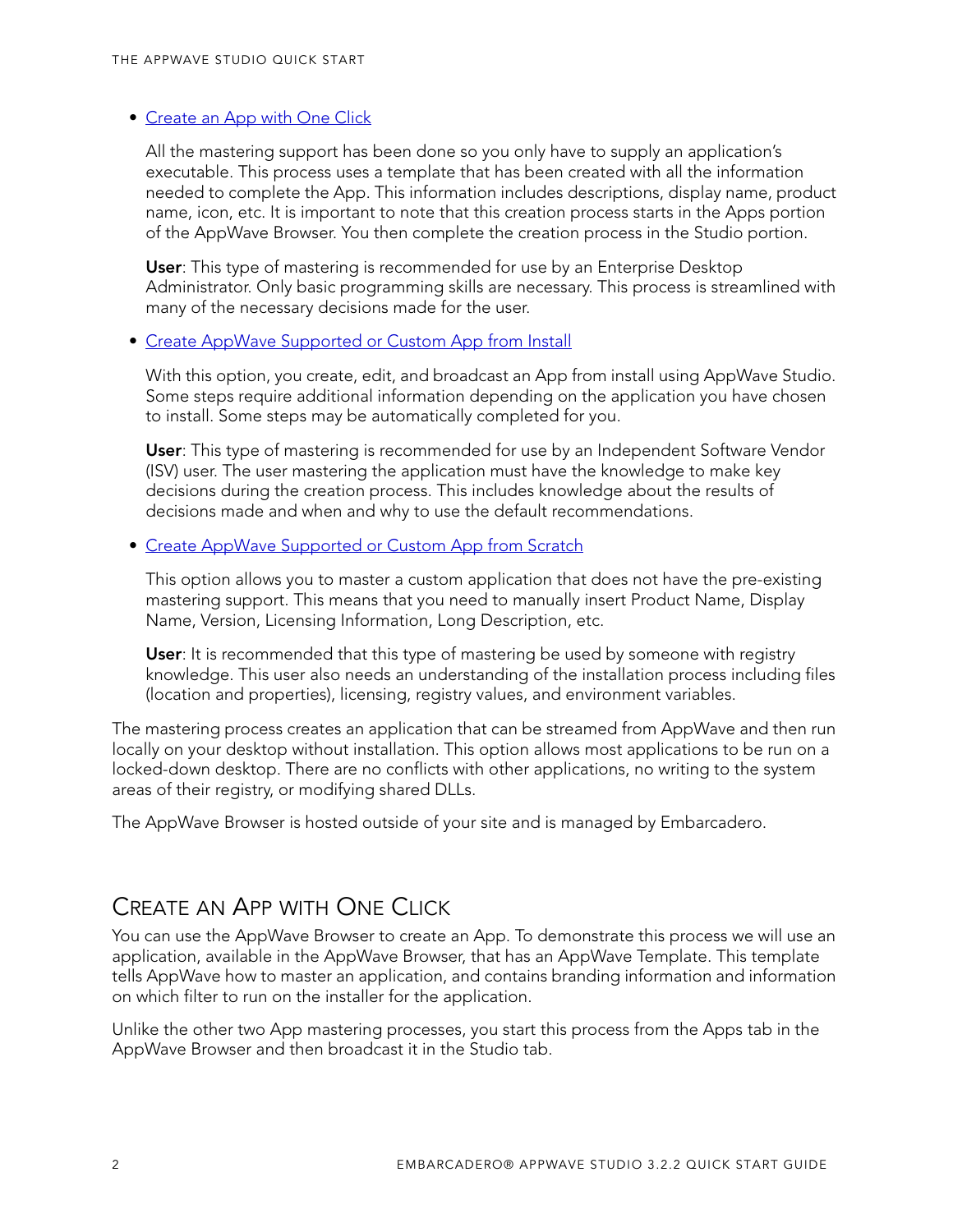| e | Apps                                 |  | <b>Studio</b>                                                                 | lave                  | $\times$             |
|---|--------------------------------------|--|-------------------------------------------------------------------------------|-----------------------|----------------------|
|   |                                      |  | $\mathcal{C} \in \mathcal{C}$ $\rightarrow$ 0 $\mathcal{P}$ app://ettotc20.80 | i<br>ī                | <b>STATE</b><br>. .  |
|   | <b>Exathy's Apps</b><br>AppBookmarks |  | <b>AppWave</b>                                                                | Sort By: Alphabetical | $\ddot{\phantom{1}}$ |

#### **Setup**

- <span id="page-6-1"></span>1 We are going to use the 7Zip application for this process. So first we need to download the executable for a free trial from [http://www.7-zip.org/.](http://www.7-zip.org/)
- 2 Save this executable in the C:\root directory.
- 

3 In Apps, search (**Constanting and all the applications**) for "AppWave Template" and all the applications

<span id="page-6-0"></span>with that designation are listed. This template is indicated by an icon (**Master 4**) located to the right of the application icon.

**NOTE:** Click **View All** to see a complete list of the apps found in your search.



4 Scroll down to **7Zip AppWave Template**. The screen shot shown below shows that the 7Zip application is available to be mastered.



**NOTE:** Click **More** to view additional information on the app.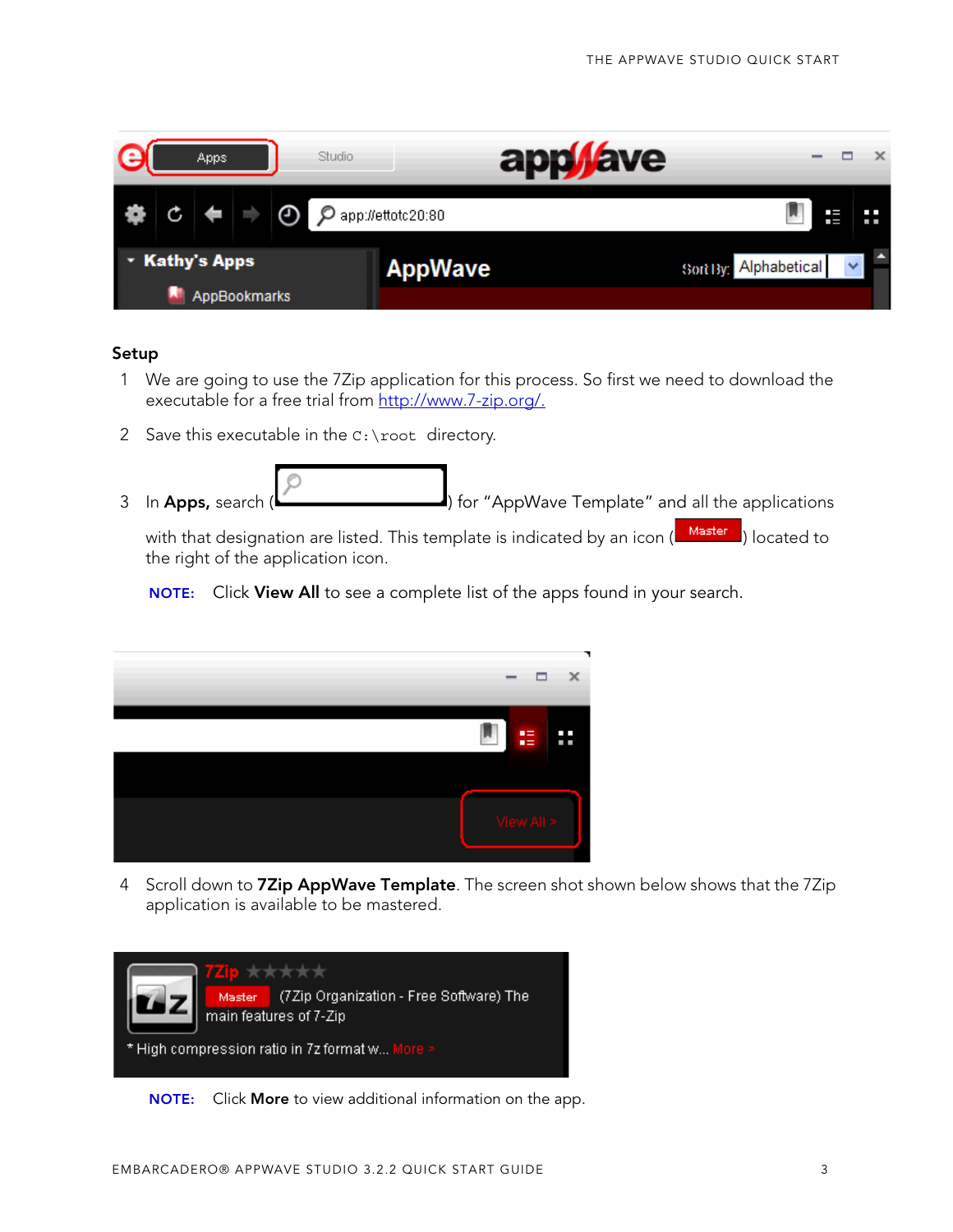- 5 Click **Master** located to the right of the application icon. The **Record Installation** dialog briefly appears and then is replaced by the **Record 7Zip** dialog.
	- **NOTE:** If you have not already downloaded the executable, go to the website listed in Record dialog and download it into the C:\ folder.

| <b>Record 7Zip</b>                                                                                                                                     |  |  |
|--------------------------------------------------------------------------------------------------------------------------------------------------------|--|--|
| Select the installer for 7Zip. Clicking on Record will launch the installer.<br>When the install is finished, click on Stop Recording.                 |  |  |
| Warning! You must install on "C:" drive. Recording will work only when the<br>installer is configured to do the actual installation on the "C:" drive. |  |  |
| Website: http://www.7-zip.org/                                                                                                                         |  |  |
| Installer path:                                                                                                                                        |  |  |
| C:\7z920.exe<br>Browse                                                                                                                                 |  |  |
| Command line options                                                                                                                                   |  |  |
|                                                                                                                                                        |  |  |
| Capture file and registry activity for                                                                                                                 |  |  |
| Installer process and sub-processes only                                                                                                               |  |  |
| All processes                                                                                                                                          |  |  |
| Apply AppWave Mastering Template Rules                                                                                                                 |  |  |
| Record<br>Cancel                                                                                                                                       |  |  |

- <span id="page-7-0"></span>6 In the Installer path browse to the application's executable that you downloaded from the web site and click **Open**. The executable must reside on the c:\ drive.
	- **NOTE:** The "Command Line" value indicates how to launch the file and the value is the trigger to run a specific command. We will not use a command line option for this App.
- 7 Leave the default setting of **Installer process and sub-processes only**. This option captures only the install processes instead of all the processes associated with the application.
- 8 Leave the default setting of **Apply AppWave Mastering Template Rules**. As the mastering goes through the steps to create an App, tasks may be created indicating missing data. This option automatically completes any missing data.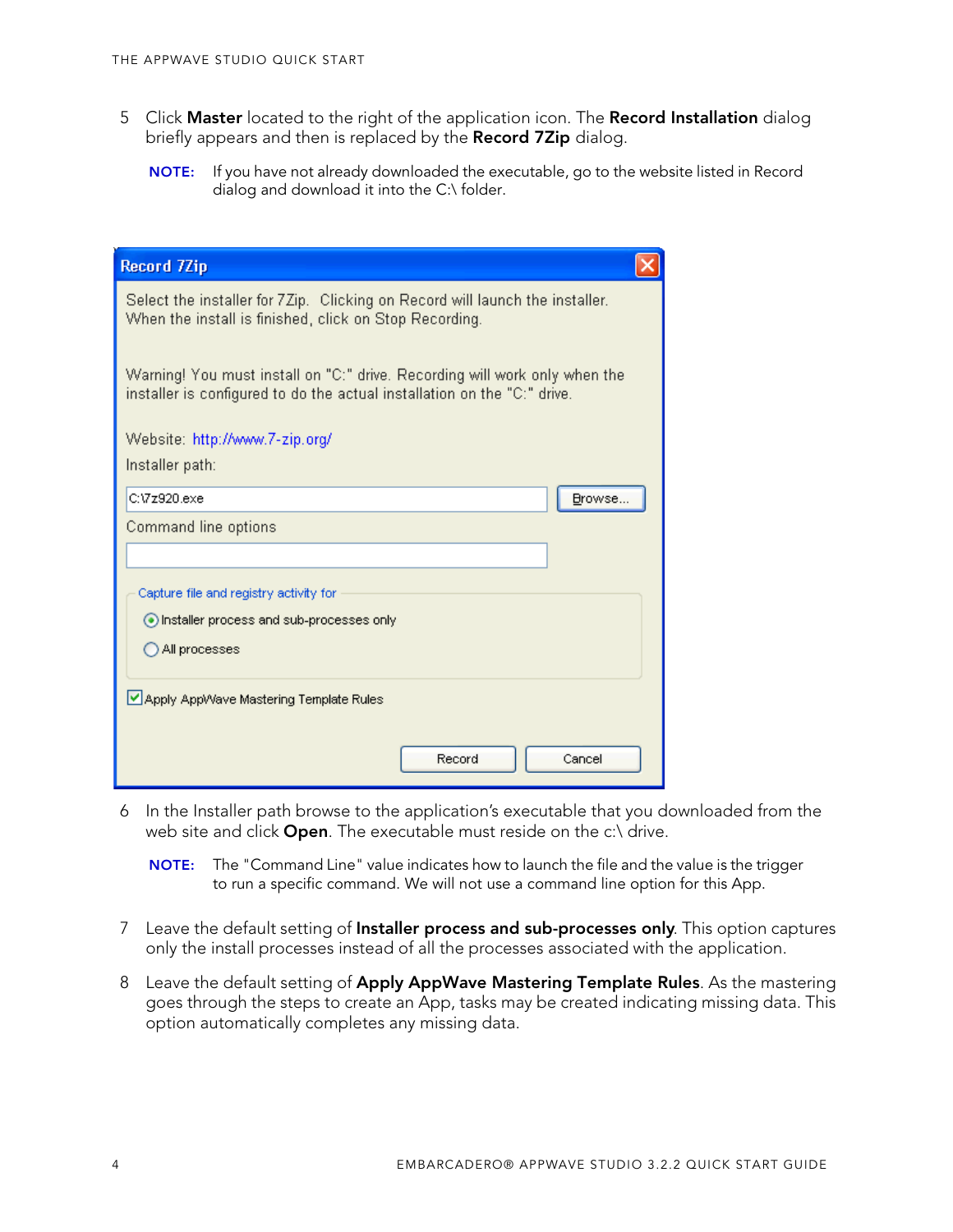#### <span id="page-8-0"></span>**Recording**

1 Click **Record** and the install process starts. A Recording dialog appears in the upper right corner of your screen and the AppWave Browser is minimized. The blinking recording status button indicates that each action you take is recorded. The **Record Installation** dialog also briefly appears.

| <b>Recording</b>  |        |  |  |
|-------------------|--------|--|--|
| Recording status: |        |  |  |
|                   |        |  |  |
| Finished          | Cancel |  |  |
|                   |        |  |  |

- 2 Follow the install steps for your selected application.
	- **NOTE:** The example we are using does not require a license. For more information on how to license an App, see the AppWave Administrator Guide.
- 3 Once the installation is complete, click **Finish** to close the install dialog.
	- **NOTE:** At the completion of an install you may have the option to run the application. It is recommend that you do not run the application at this time.
- 4 Click **Finished** in the Recording dialog and the **Record Installation** dialog re-appears. This dialog identifies everything as it is installed and a progress bar shows each step of the process. The completion time for the operation is also displayed.
	- **NOTE:** You can see the details of the installation during the record process by clicking **Details**. Uncheck **Close on Successful Completion** and this dialog remains opens.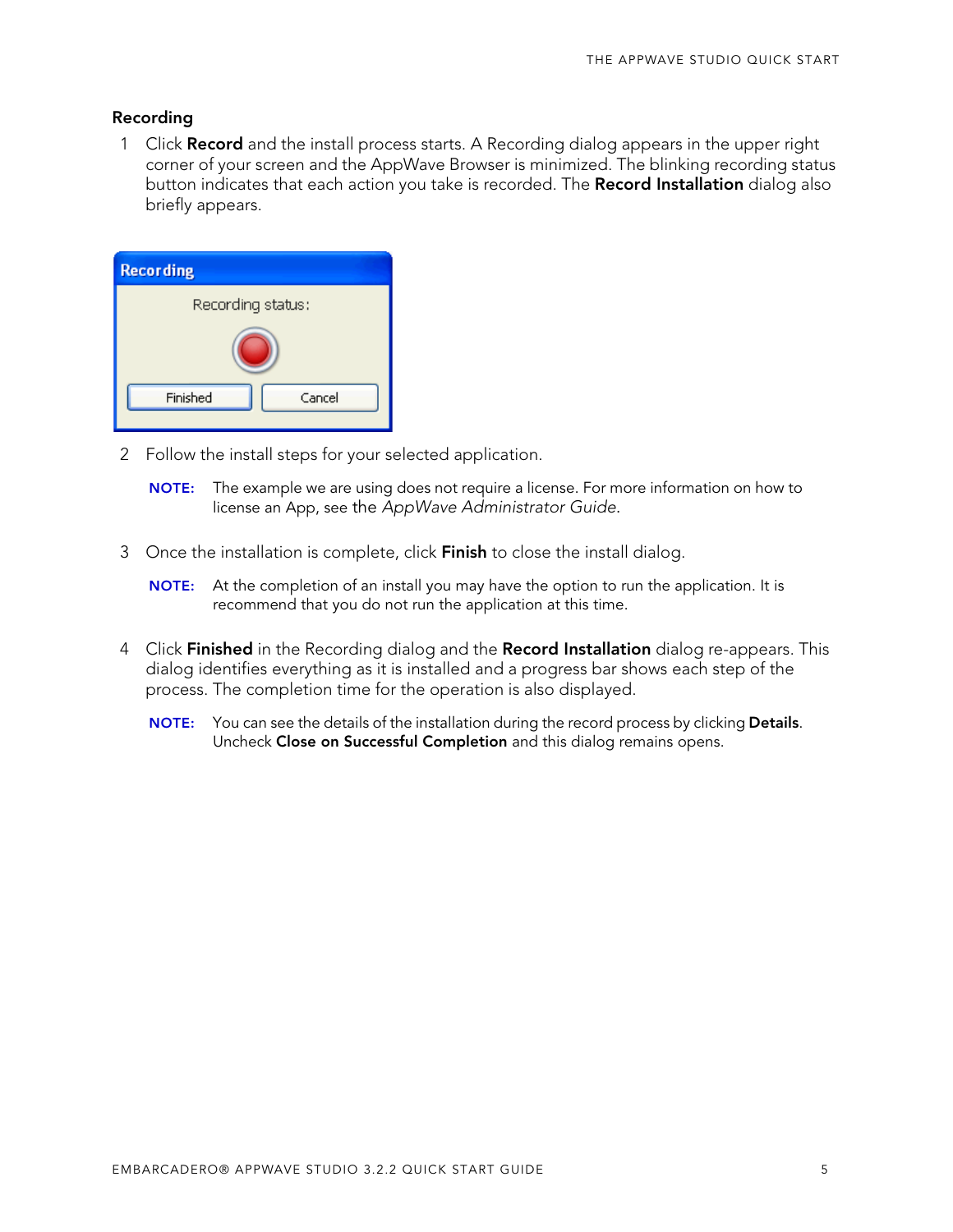

- 5 If the Record Installation dialog did not close automatically, click **Finished** and the **Broadcast your application to the AppWave** page appears.
- 6 During the mastering, the AppWave template populates the various fields in the Steps (Launch & Brand, App, Test, and Broadcast). If one of the steps is missing required information, the mastering process opens to that page. If all the information is completed, the Studio opens to the Broadcast step.
- <span id="page-9-0"></span>7 Click **Broadcast** and you are asked to save your current working file before broadcasting.
- 8 Click **Yes** and save the file. Note that the app file has a .tca file extension.
- 9 At this point you will see that there is a Task at the bottom of the page that requires fixing. This task is about using the Prefetch Option that can make launching the application faster. Follow the steps below to complete the prefetch and mastering process.

#### <span id="page-9-1"></span>**Using the Prefetch Option**

Prefetch is the process of streaming application blocks in anticipation that those blocks are needed by an application. When you record with prefetch you can launch the application with faster start up times.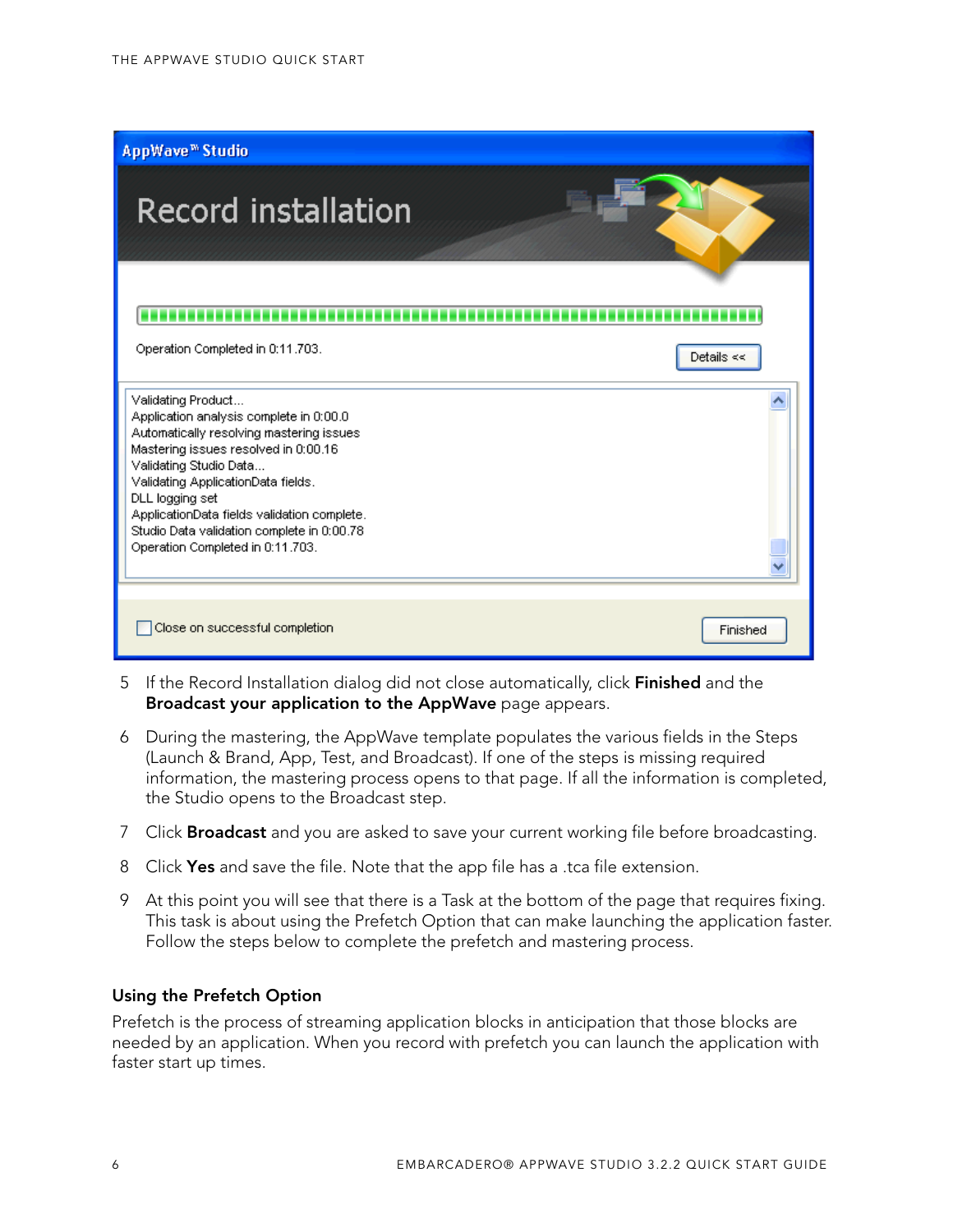<span id="page-10-3"></span>Notice that a Task appears at the bottom of the Broadcast page. This task indicates that "in order to Record the launch of the application for faster start-up time, you need to master the App from the Master tab before broadcasting. Once the launch data was recorded, remastering before broadcast will not remove this information." Only some key blocks of application data from AppWave are necessary for the application to launch and perform basic functions.

<span id="page-10-2"></span>**NOTE:** There is also an indicator next to the Broadcast step showing that there is a task that needs to be fixed.



- <span id="page-10-4"></span><span id="page-10-1"></span>2 Click the **Test** step and the **Master and Test your App** page appears.
- 3 Click , save your changes to the working file, and the **Master** dialog appears.
- <span id="page-10-0"></span>4 The "Record the launch of the application for faster start-up time" option is automatically selected. Click **Launch** to ensure that the application is completely loaded.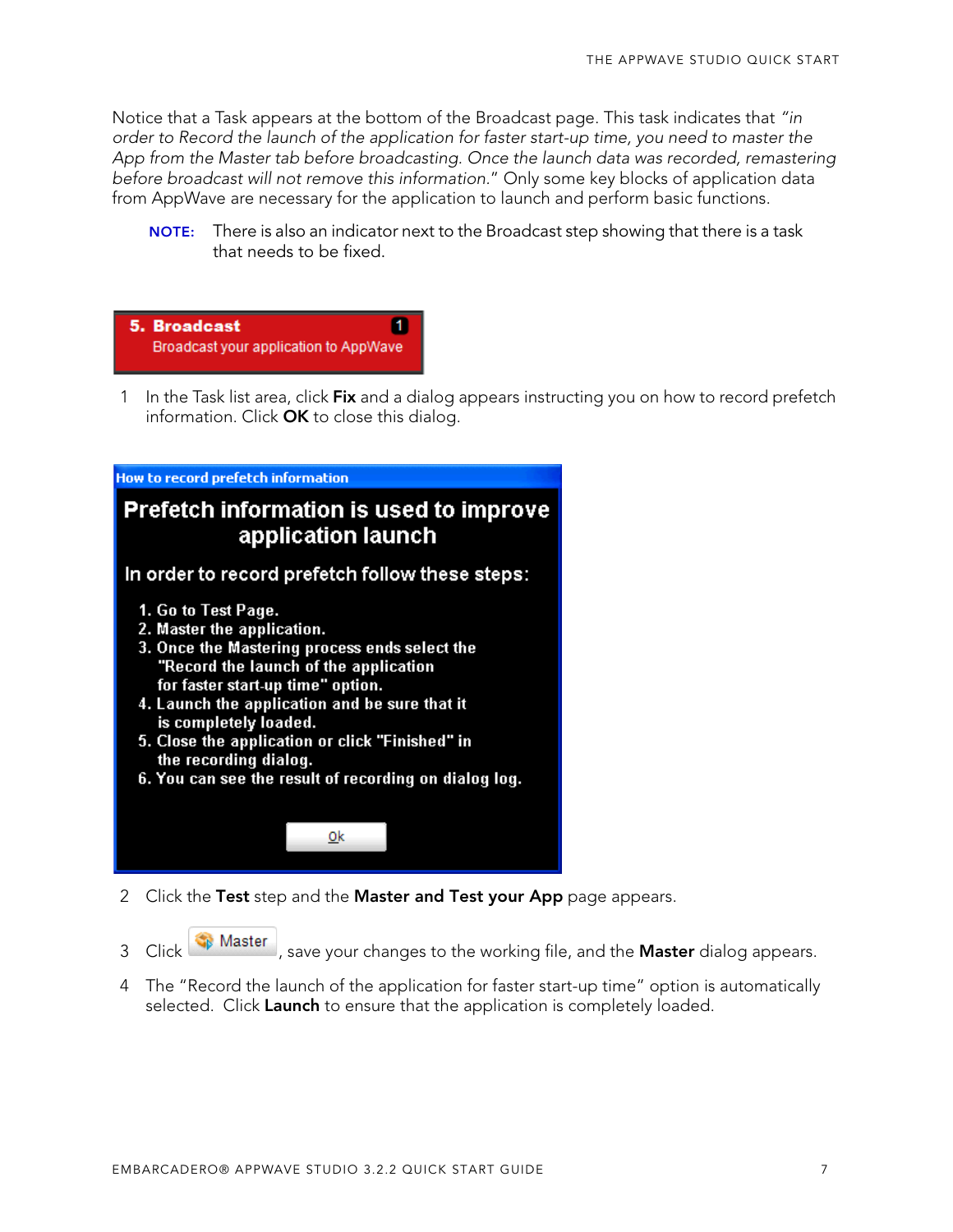| <b>AppWave<sup>™</sup> Studio</b>                             |                    |
|---------------------------------------------------------------|--------------------|
| Master                                                        |                    |
| Operation Completed in 0:08.188.                              | Details >>         |
| Record the launch of the application for faster start-up time | Finished<br>Launch |

- 5 If a EULA is required, it appears. Click **Accept** and the application opens.
- 6 Close the application or click **Finished** in the Recording dialog.
- 7 Click **Details** to view the results of the recording.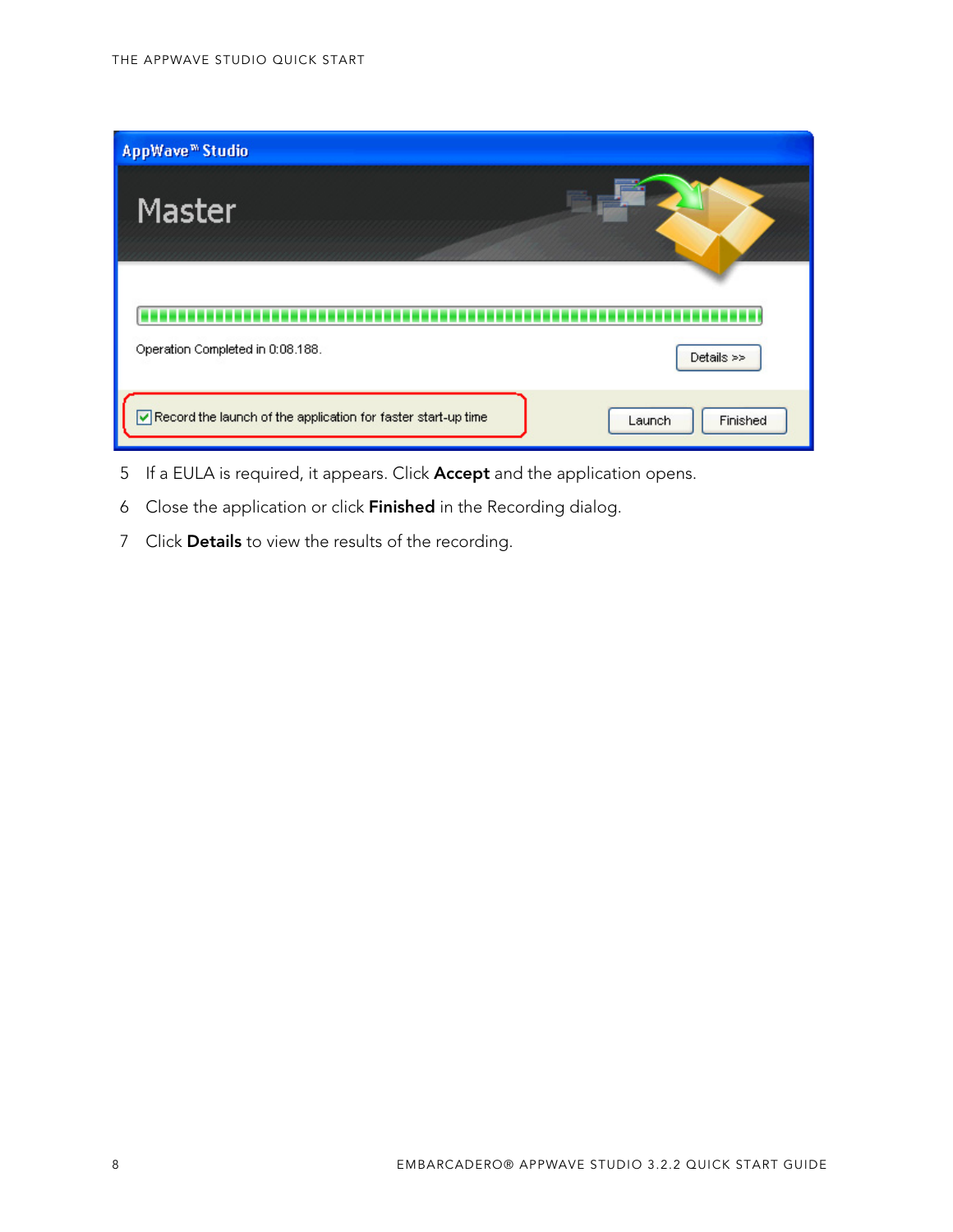| AppWave <sup>™</sup> Studio                                                                                                                                                                                                                                                                                 |
|-------------------------------------------------------------------------------------------------------------------------------------------------------------------------------------------------------------------------------------------------------------------------------------------------------------|
| Master                                                                                                                                                                                                                                                                                                      |
| Prefetch file has been created.<br>Details <<                                                                                                                                                                                                                                                               |
| Application successfully tested<br>Launch application for test<br>Deleting old application files<br>Unzipping application files<br>Launching application<br>Application launched<br>Wait for app ends.<br>Prefetch recording finished<br>Prefetch file has been created.<br>Application successfully tested |
| Record the launch of the application for faster start-up time<br>Finished<br>Launch                                                                                                                                                                                                                         |

- 8 Click **Finished** in the **Master** dialog and then click **Next** to advance to the **Broadcast** page.
- <span id="page-12-0"></span>9 Leave the AppWave URL as is. It does not require editing.
- 10 Make sure the option to **Always remaster projects before broadcasting to the AppWave** is selected.
	- **NOTE:** This is a best practice to ensure any changes you might have made are included in the final mastering.
- 11 Click **Broadcast.** You are then prompted to save the changes to the current working file. Click **Yes** and save your .tca file in a directory of your choice.
	- **NOTE:** It is a best practice to save your .tca file in a specific directory (i.e., c:\7Zip\) rather than a directory in the Program Files directory.
- 12 The **Broadcast** dialog opens and shows the mastering processes. It also displays the completion time.
	- **NOTE:** You can click **Details** to view the steps taken during the deploy process.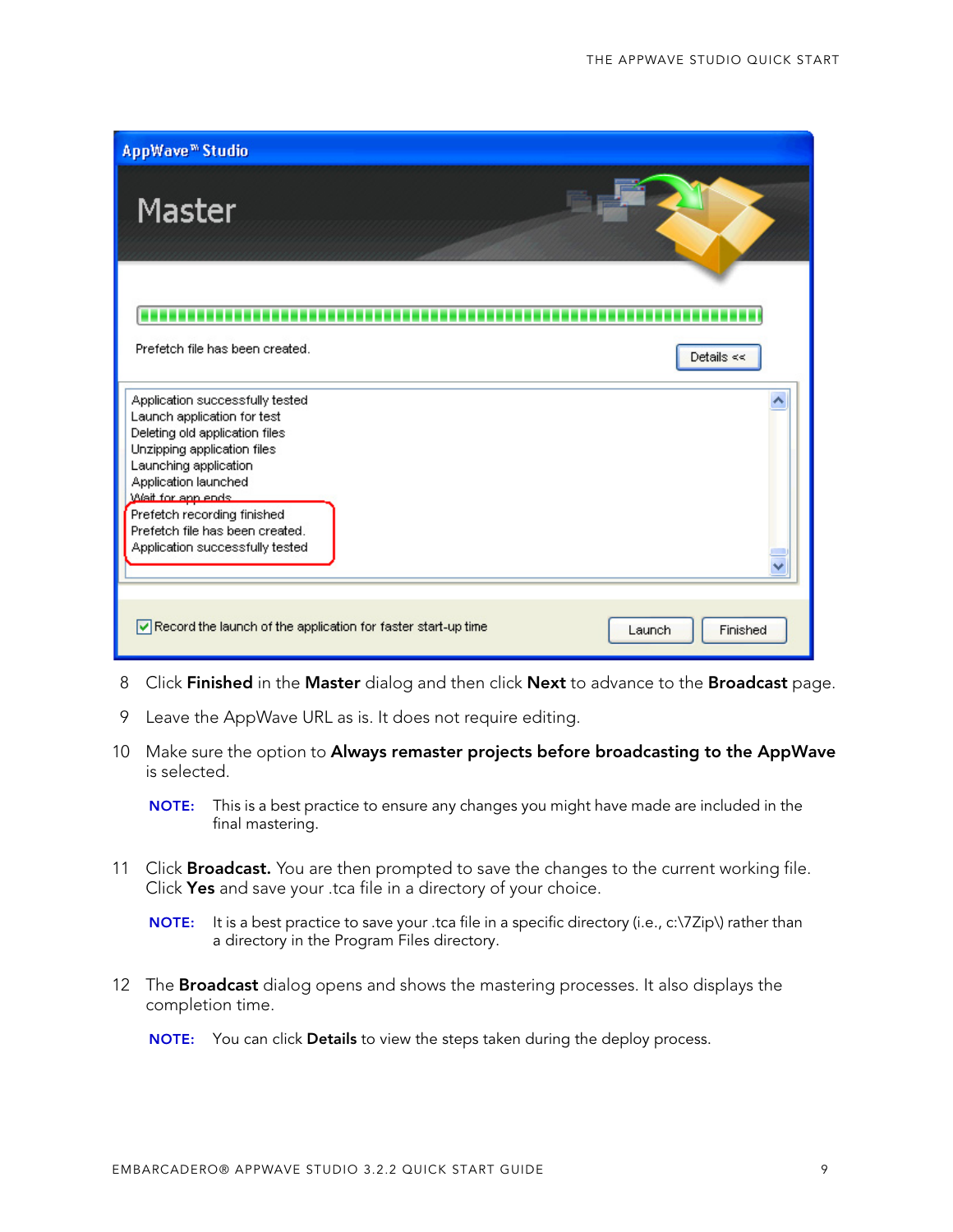13 Once you get the indication that the operation is complete, click **Finished** and the Broadcast dialog closes. A popup also appears in the lower right-hand corner of your screen indicating that this app is now available.



14 Click **Apps** to return to the Apps portion of the application.



15 Once your application is broadcast, the newly mastered App build is placed in a personal folder. The following screen shot shows one App has been placed in "KathyB's Folder" designated by the  $\mathbf 1$ , as well as the App that was just mastered.



16 Click **Run** and the EULAdialog opens.

<span id="page-13-3"></span><span id="page-13-2"></span><span id="page-13-1"></span><span id="page-13-0"></span>During the install process, you may be asked for licensing information. For example, if you have already installed a previous version or have a trial version, you get information regarding the status of your license. If you are installing a trial version for the first time the Register Trial Owner dialog box opens. This is where you enter your EDN user name and password to request a trial.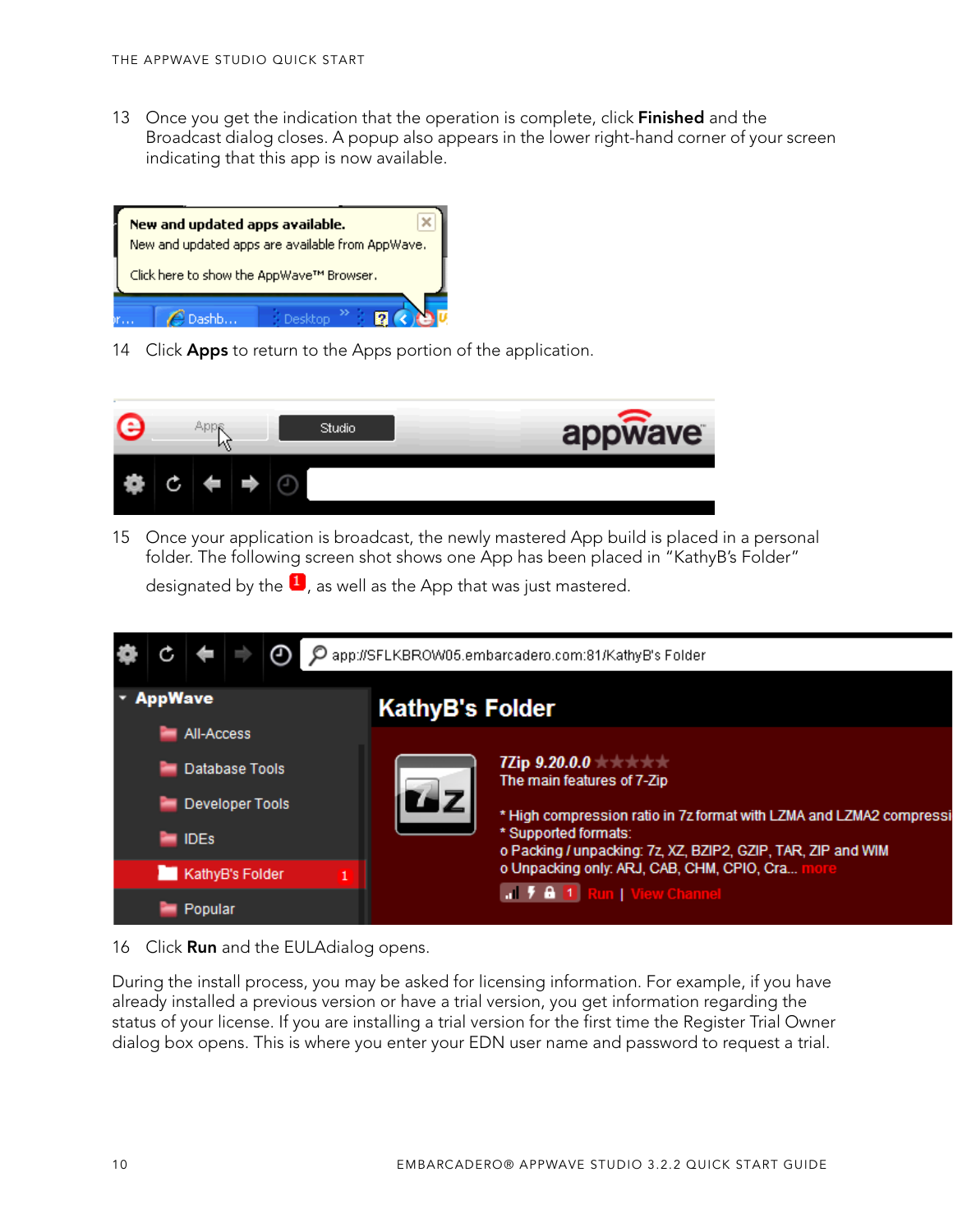- 17 Click **Accept**, the dialog closes and the application opens and is ready to use on your computer.
	- **NOTE:** Click **View Channel** to access details and reviews for this App. You can also write a review on the application.



# <span id="page-14-0"></span>CREATE APPWAVE SUPPORTED OR CUSTOM APP FROM INSTALL

After you have installed the AppWave Browser and have mastering permission from the Administrator, click **Studio** to open the Start page.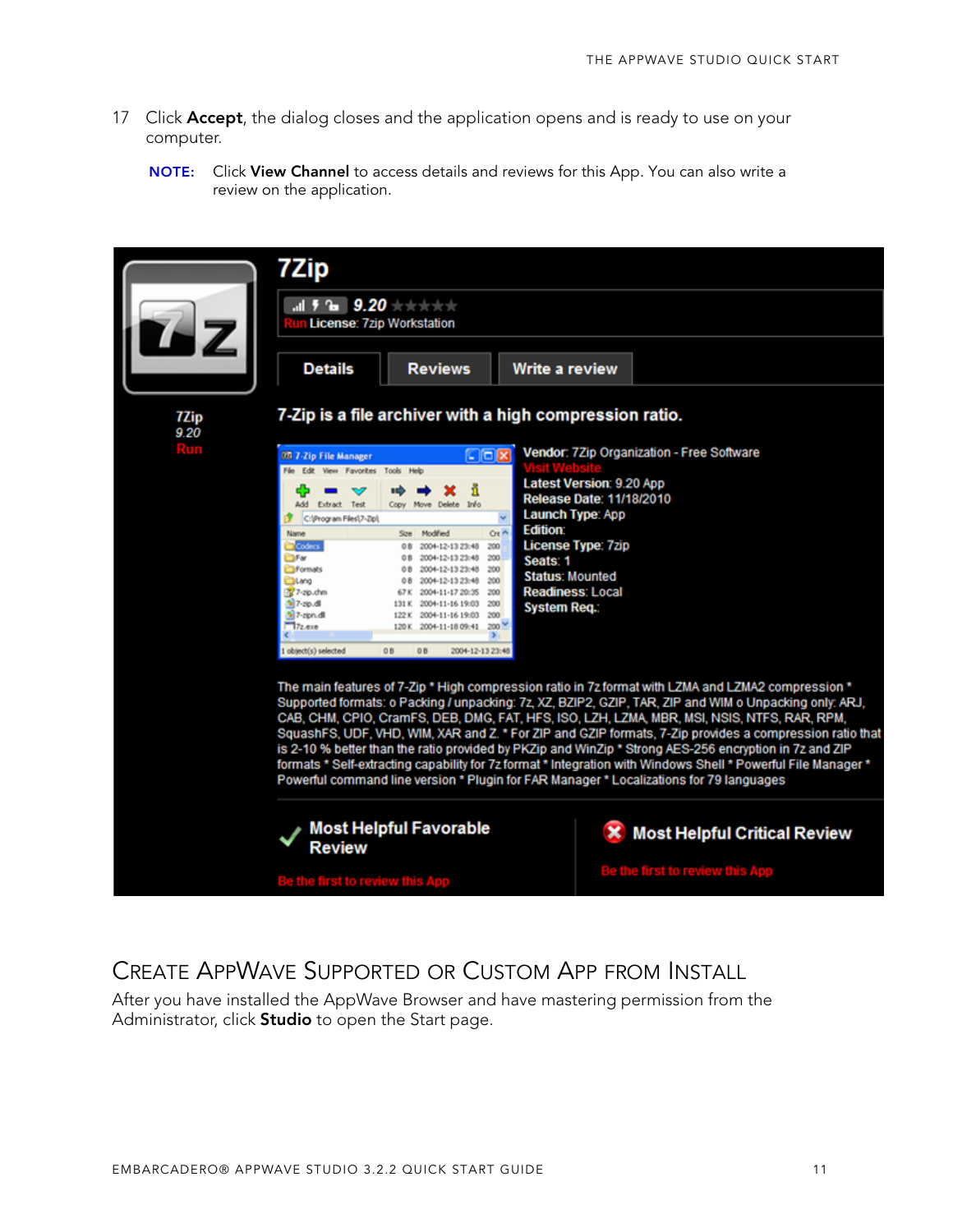

#### **Start Step**

1 On the **Build an App** page click **Create AppWave Supported or Custom App from Install** 

<span id="page-15-0"></span>

- 2 In the **Record Application Installation** dialog, browse to the ERStudio Data Architect executable (erda\_XXX.exe)
	- NOTE: To download the executable for the Data Architect application click **Embarcadero's** [download page](https://downloads.embarcadero.com/free/) and select to download the trial. A 14-day trial license serial number will be sent to your EDN account e-mail address.
		- **TIP:** The "Command line options" value indicates how to launch the file and the value is the trigger to run a specific command. We will not use the command line option for the creation of this App. Please refer to Using the Command Line in the Studio User Guide.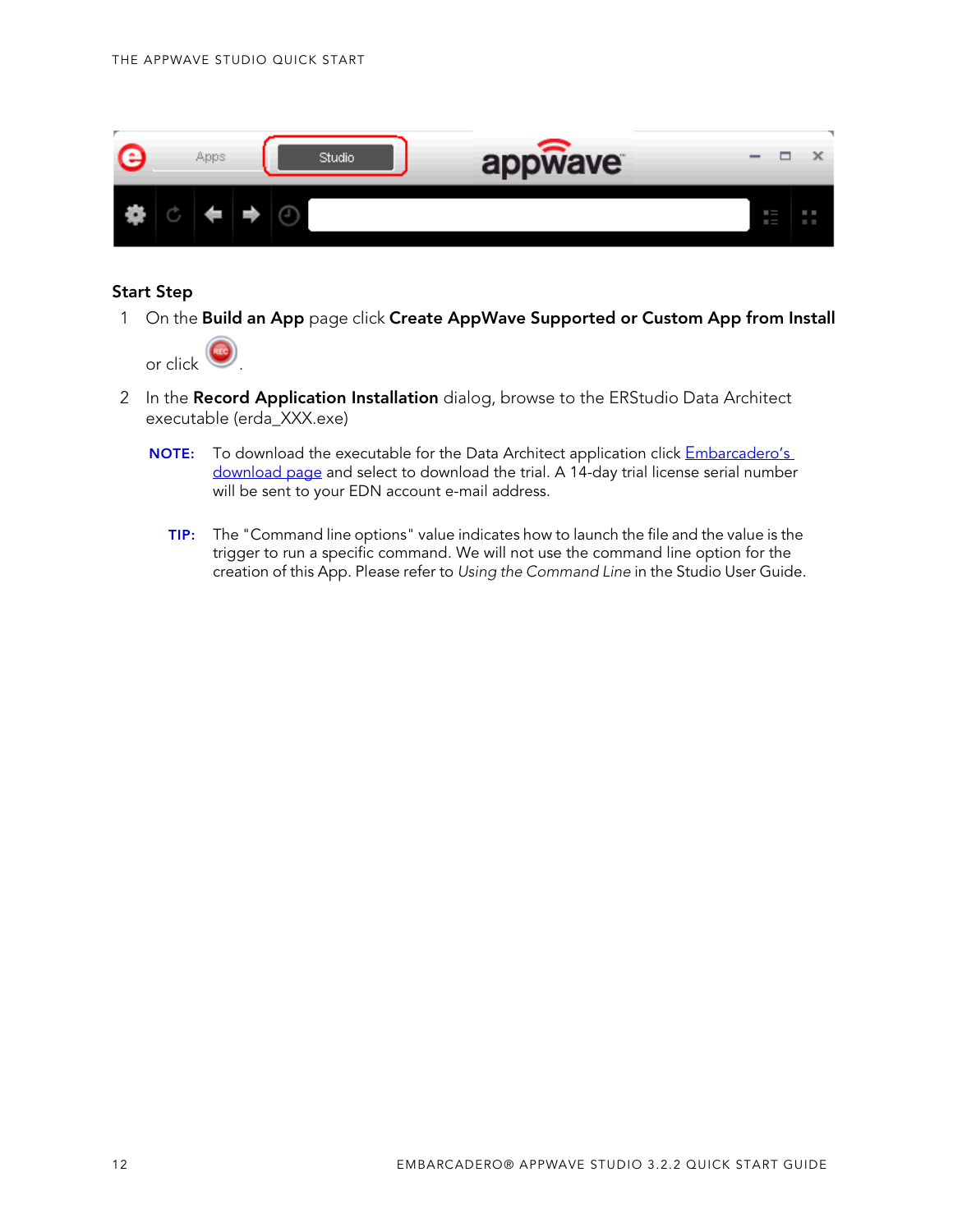| <b>Record Application Installation</b>                                                                                                                                         |  |  |
|--------------------------------------------------------------------------------------------------------------------------------------------------------------------------------|--|--|
| Select the installer of the application you would like to capture. Clicking on<br>Record will launch the installer. When the install is finished, click on Stop.<br>Recording. |  |  |
| Warning! You must install on "C:" drive. Recording will work only when the<br>installer is configured to do the actual installation on the "C:" drive.                         |  |  |
| Installer path:                                                                                                                                                                |  |  |
| c:\erda_901.exe<br>Browse                                                                                                                                                      |  |  |
| Command line options                                                                                                                                                           |  |  |
|                                                                                                                                                                                |  |  |
| Capture file and registry activity for                                                                                                                                         |  |  |
| Installer process and sub-processes only                                                                                                                                       |  |  |
| All processes                                                                                                                                                                  |  |  |
| Apply AppWave Mastering Template Rules                                                                                                                                         |  |  |
| Record<br>Cancel                                                                                                                                                               |  |  |

- 3 Leave the default setting of **Installer process and sub-processes only**. This option captures only the install processes instead of all the processes associated with the application.
- 4 Leave the default setting of **Apply AppWave Mastering Template Rules**. As the process goes through the steps to create an App, tasks may be created indicating missing data. This option automatically completes any missing data.
- 5 Click **Record** and the install process starts. A Recording dialog appears in the upper right corner of your screen. The blinking recording status button indicates that recording is in progress.

**NOTE:** The AppWave Browser application is minimized.

6 Follow the install steps for your selected application.

During the install process, you may be asked for licensing information. For example, if you have already installed a previous version or have a trial version, you get information regarding the status of your license. If you are installing a trial version for the first time the Register Trial Owner dialog box opens. Enter your EDN user name and password to request a trial.

**NOTE:** If you do not have an EDN account, click "Create new EDN account" in this dialog.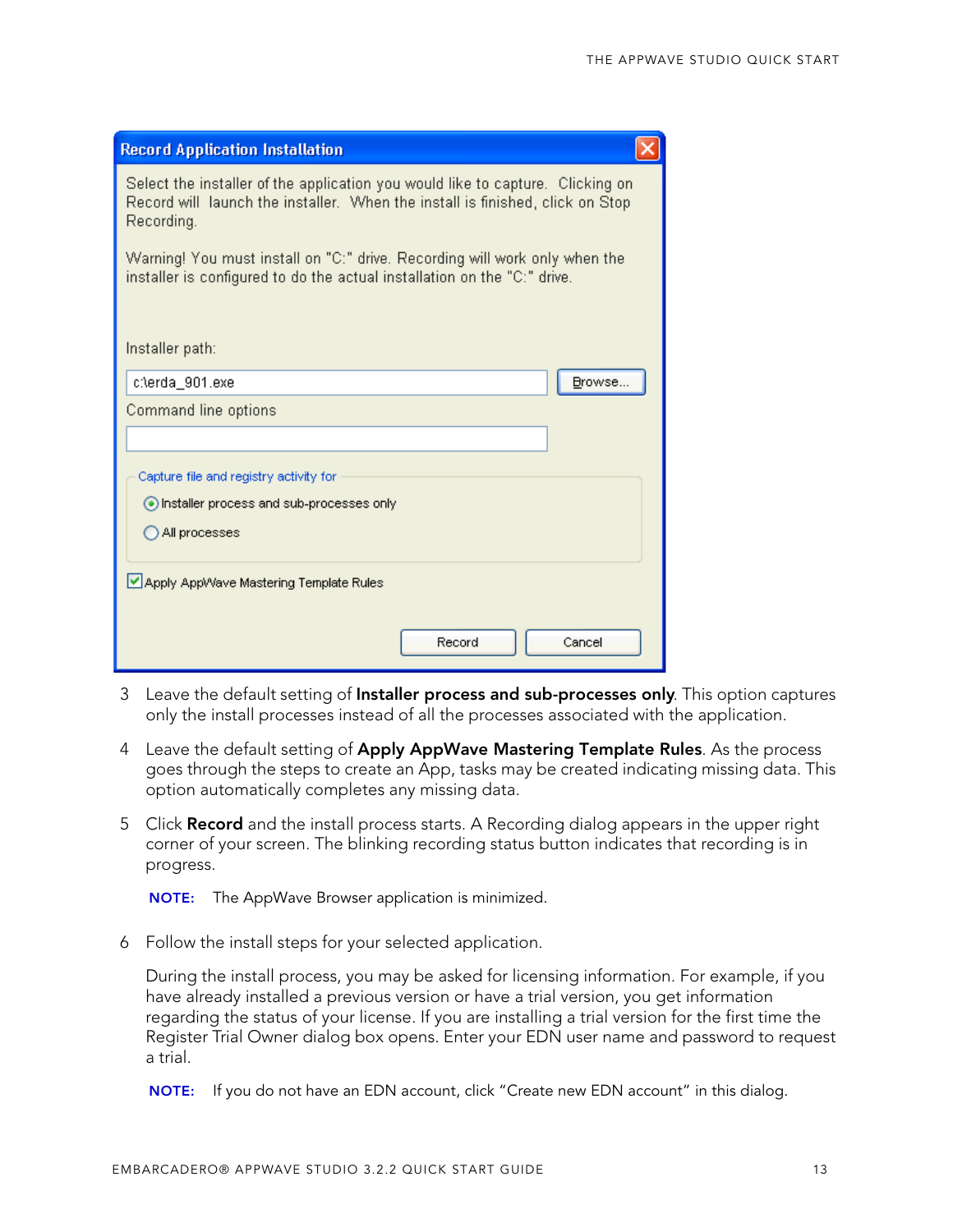| Register trial owner - AppWave™ Browser                                                                                                                                                                                   | $\times$ |
|---------------------------------------------------------------------------------------------------------------------------------------------------------------------------------------------------------------------------|----------|
| Welcome to AppWave! To experience AppWave apps, you need to license an<br>app or request a trial.                                                                                                                         |          |
| To activate a trial, enter your AppWave Store ID (EDN account) and password<br>below. If you don't have an EDN account, follow the link below to create one, and<br>return to this window to activate your AppWave trial. |          |
| User name                                                                                                                                                                                                                 |          |
| Password:                                                                                                                                                                                                                 |          |
| Create new EDN account                                                                                                                                                                                                    |          |
| ок<br>Cancel                                                                                                                                                                                                              |          |

<span id="page-17-0"></span>7 Once you enter the required information, click **OK** and the Embarcadero Product Registration opens.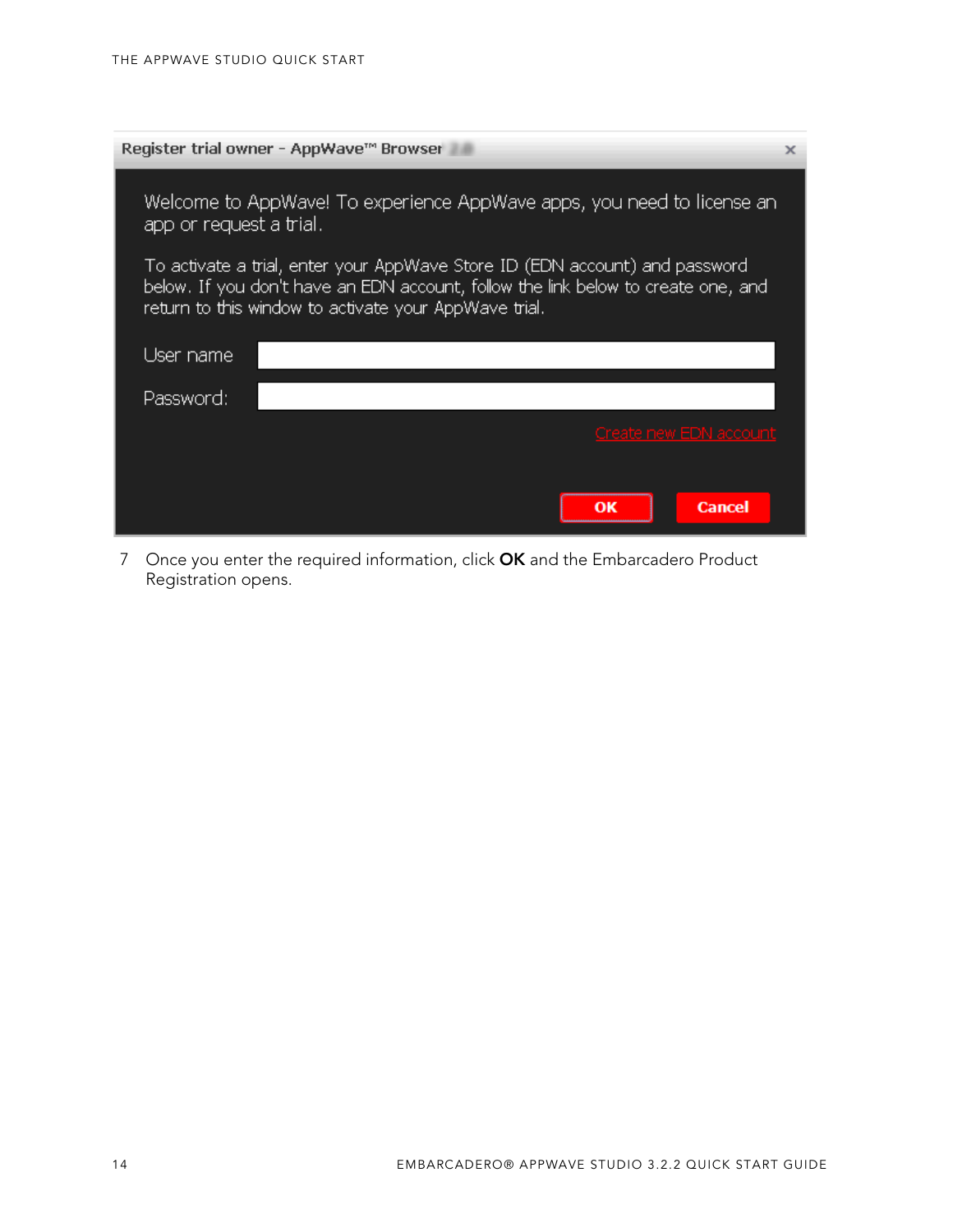| <b>Embarcadero Product Registration</b>                      |            |                                                 |                                |
|--------------------------------------------------------------|------------|-------------------------------------------------|--------------------------------|
| Embarcadero Product Registration                             |            |                                                 |                                |
|                                                              |            |                                                 |                                |
|                                                              |            |                                                 |                                |
|                                                              |            |                                                 |                                |
| Select one of the following:                                 |            |                                                 |                                |
| Register using Online Registration                           |            |                                                 |                                |
| Serial Number:                                               |            |                                                 | Details                        |
| Registration Code:                                           | 5427711    |                                                 |                                |
|                                                              |            |                                                 |                                |
|                                                              |            |                                                 |                                |
| Developer Network (DN) Account Details:                      |            |                                                 |                                |
| DN Login name or Email:<br>DN Password:                      | ********** |                                                 |                                |
|                                                              |            |                                                 | I need to create a DN account. |
|                                                              |            | I have a DN account, but I've lost my password. |                                |
|                                                              |            | Trouble Connecting? Try Web Registration        |                                |
| (ii) I have received an activation file (*.slip or reg*.txt) |            |                                                 |                                |
| Click Browse to locate your activation file.                 |            |                                                 |                                |
|                                                              |            |                                                 | Browse                         |
| Register Later                                               |            | Register                                        | Cancel                         |
|                                                              |            | Support                                         | <b>Privacy Policy</b>          |
| Progress:                                                    |            |                                                 |                                |

8 Insert the serial number that was sent to your e-mail address. You also need to enter your DN Login Name and DN Password.

<span id="page-18-0"></span>**NOTE:** The DN Login Name and Password are what you created in your EDN account.

- 9 Click **Register** and the EULA for Data Architect appears.
- 10 Click **Accept** and the dialog closes.
- 11 Complete all steps and click **Finish** in the **Embarcadero ERStudio Data Architect** dialog.
- 12 Then click **Finished** in the Recording dialog and the **Record installation** dialog appears. This dialog identifies everything that needs to be installed. A progress bar shows the steps being taken. The time it takes to complete the operation is also displayed.

**NOTE:** To see the steps being performed during the installation click **Details**.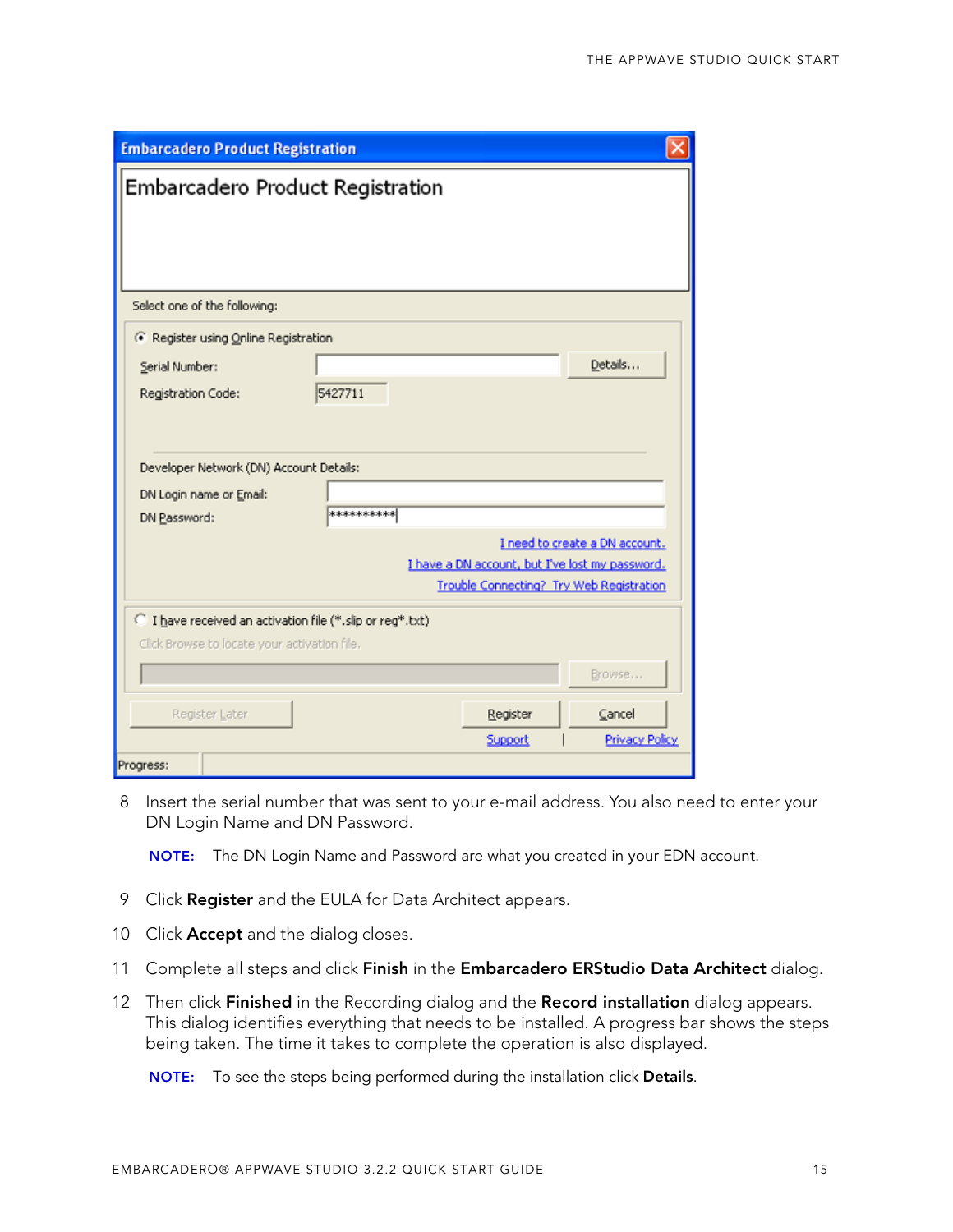| AppWave <sup>™</sup> Studio                                                                                                                                                            |            |
|----------------------------------------------------------------------------------------------------------------------------------------------------------------------------------------|------------|
| Record installation                                                                                                                                                                    |            |
|                                                                                                                                                                                        |            |
| Operation Completed in 0:11.703.<br>Validating Product                                                                                                                                 | Details << |
| Application analysis complete in 0:00.0<br>Automatically resolving mastering issues<br>Mastering issues resolved in 0:00.16<br>Validating Studio Data                                  |            |
| Validating ApplicationData fields.<br>DLL logging set<br>ApplicationData fields validation complete.<br>Studio Data validation complete in 0:00.78<br>Operation Completed in 0:11.703. |            |
|                                                                                                                                                                                        |            |
| Close on successful completion                                                                                                                                                         | Finished   |

- 13 The step that opens next depends on the app being mastered and the information provided during the install process. The options are:
	- [Launch & Brand](#page-19-0)
	- [App](#page-20-0)
	- Master
	- [Broadcast](#page-21-0)

#### <span id="page-19-1"></span><span id="page-19-0"></span>**Launch & Brand**

- 1 If the Record Installation dialog does not close automatically, click **Finished** and the **Launch & Brand** page appears. This is where you select the launch executable and critical information.
- 2 Select Embarcadero\ERStudio Data Architect x,x\ERSTUDIO.exe from the drop-down menu.

**NOTE:** The Working Folder and Icon information fields are then automatically populated.

3 Next you will select a Product name. Click the drop-down arrow in the **Product Name** field and select ER/Studio Data Architect from the list.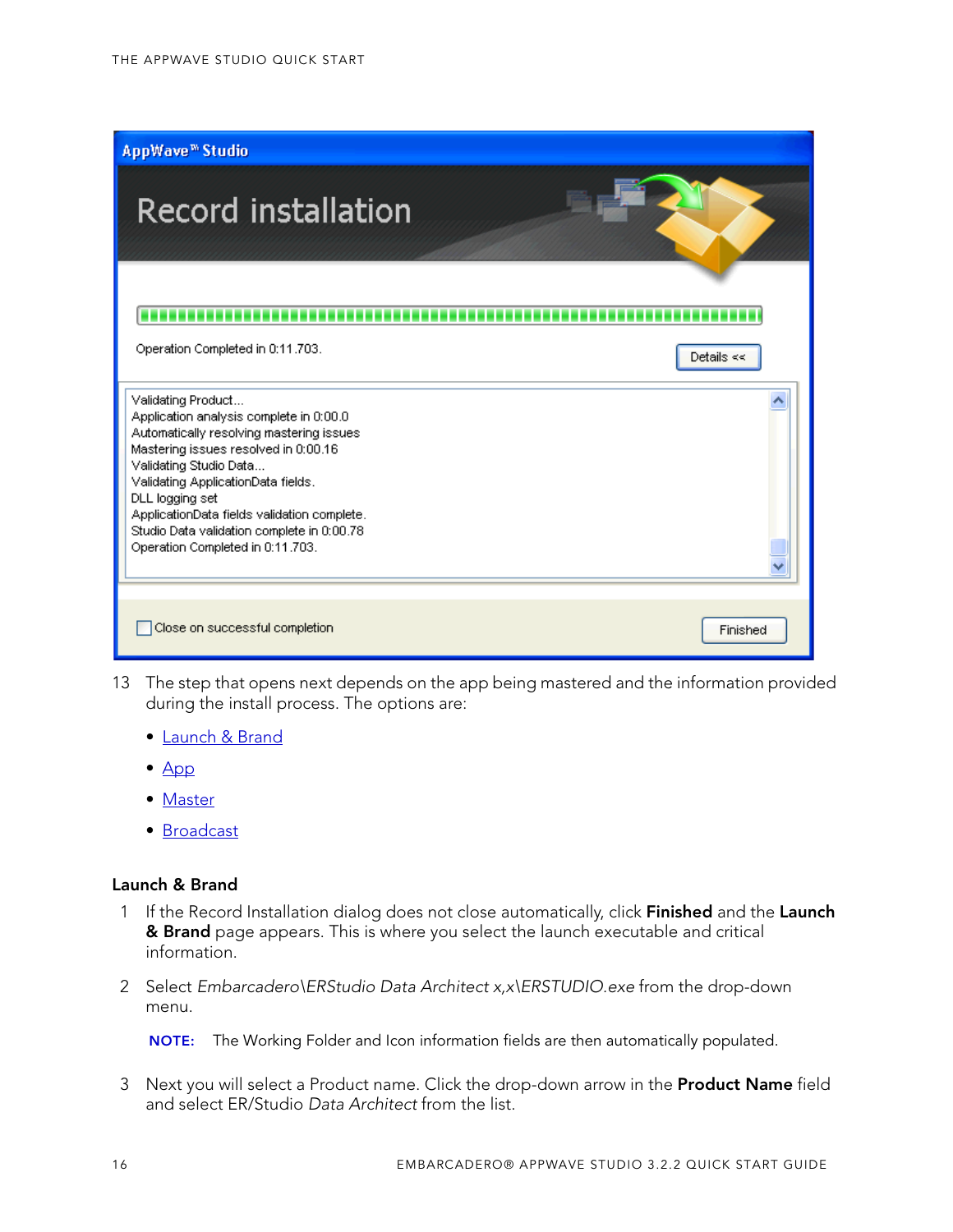- 4 If it isn't automatically populated, enter the version in the **Product Version** field.
- 5 In the **Publisher** field enter Embarcadero. You can leave the default settings in the remainder of the fields.
	- **NOTE:** Any empty fields that are required are listed in the lower Tasks panel. An alert

icon  $(\triangle)$  also appears next to the field. Click Fix on an issue and your cursor is placed in the field requiring information. Once the information is supplied the item listed in the Tasks panel disappears.

#### <span id="page-20-0"></span>**App**

- 1 Click **Next** and the **Configure your App** page opens. This is where you can view the changes and/or additions made to your files, registry settings, environment variables, and required runtimes. You can also edit custom scripts to run when certain app events happen.
- 2 Click **Files** to view the files that were created and placed in the working folder.



**NOTE:** For more information on this please refer to the Using AppWave Studio chapter in the Studio online help.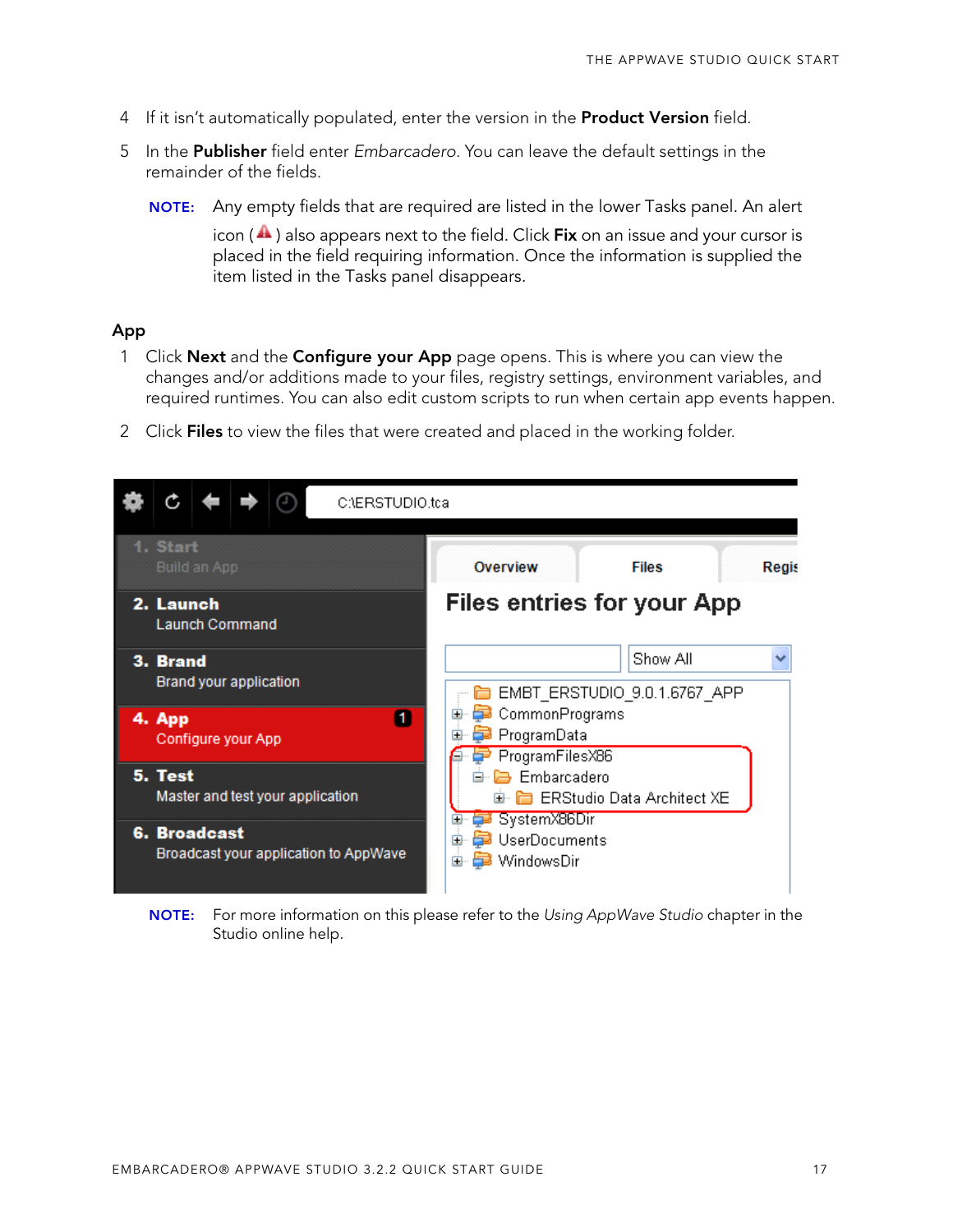#### **Test**

- 1 Click the **Test** step and the **Master and Test your App** page opens. Note that the output folder and file name fields are automatically populated.
- 2 Click **G** Master and a confirm dialog appears asking if you would like to save your changes.
- 3 Click **Yes** and a Confirm dialog appears. Save the file as "ERSTUDIO.tca" and click **Save**. The **Master** dialog opens and a progress bar tracks the process of mastering. It also displays the time it takes to complete the operation.
- 4 Click **Finished** to close the dialog and then click **Next**.
	- **NOTE:** You can also choose to launch the mastered application at this point, but for purposes of the Quick Start we will advance to the Broadcast page.

#### <span id="page-21-0"></span>**Broadcast**

- 1 In the **Broadcast your application to the AppWave** page leave the AppWave URL default setting.
- 2 There is a Task showing at the bottom of this page that requires fixing. This task is about using the Prefetch Option. Follow the steps below to complete the prefetch and mastering process.

#### **Using the Prefetch Option**

Prefetch is the process of streaming application blocks in anticipation that those blocks are needed by an application. When you record with prefetch you can launch the application with faster start up times.

Notice that a Task appears at the bottom of the Broadcast page. This task indicates that "in order to Record the launch of the application for faster start-up time, you need to master the App from the Master tab before broadcasting. Once the launch data was recorded, remastering before broadcast will not remove this information." Only some key blocks of application data from AppWave are necessary for the application to launch and perform basic functions.

**NOTE:** There is also an indicator next to the Broadcast step showing that there is a tasks that needs to be fixed.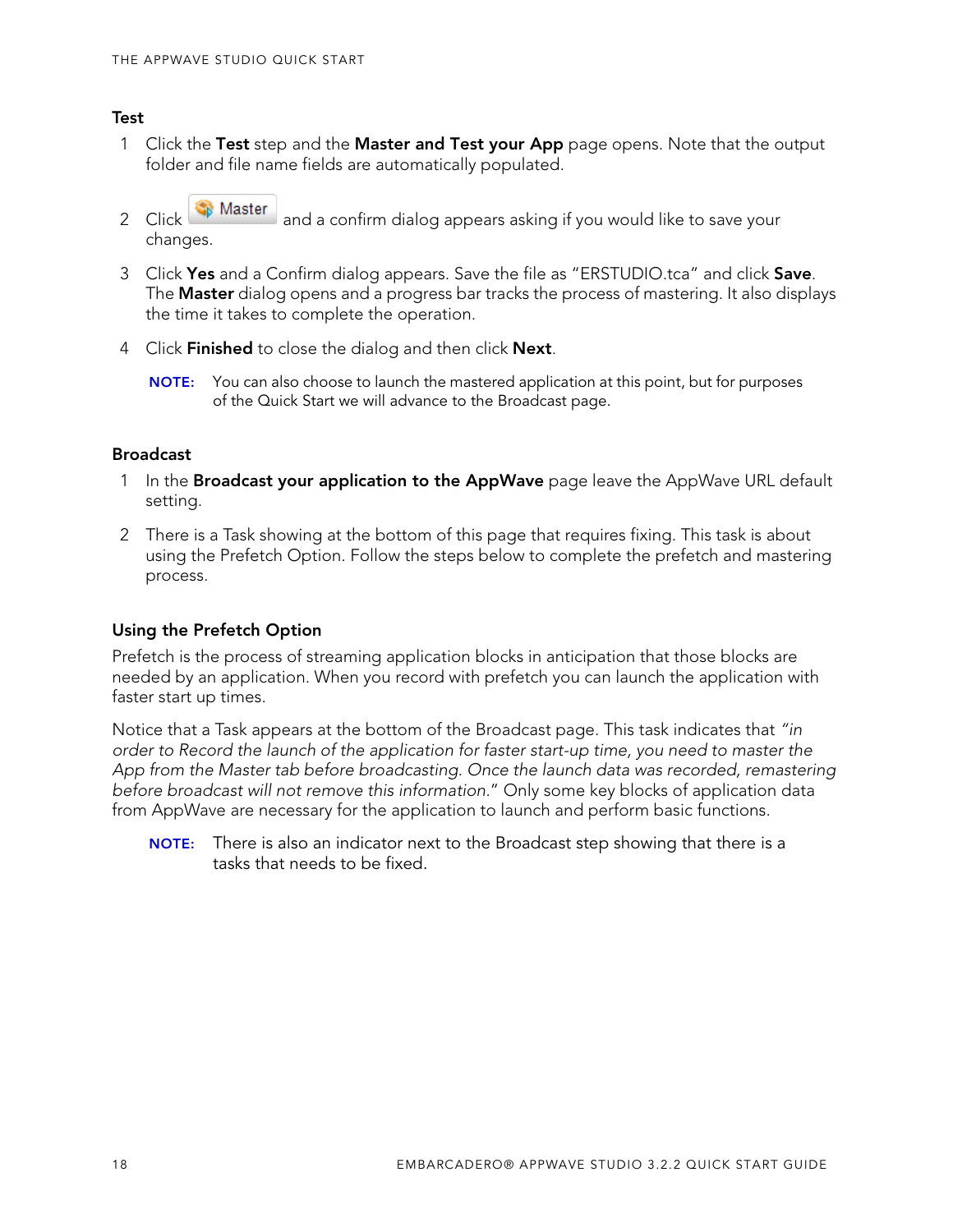

<span id="page-22-0"></span>1 Click **Fix** and a dialog appears instructing you on how to record prefetch information. Click **OK** to close this dialog.



- 2 Return to the **Test** page and click **3** Master . Save your current file and the **Master** dialog appears.
- 3 Once the mastering is complete, select "Record the launch of the application for faster startup time" and click **Launch**. This is to ensure that the application is completely loaded.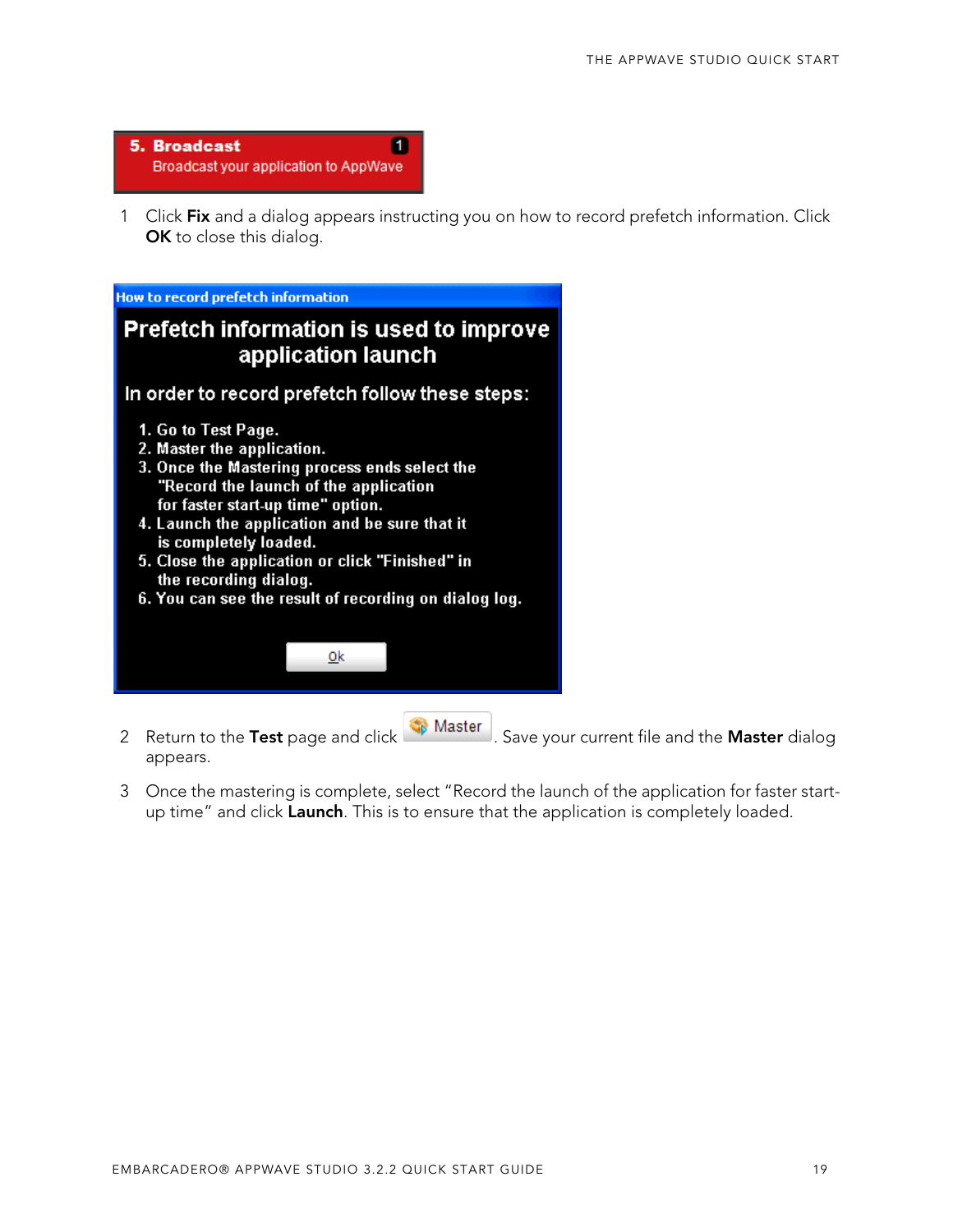| AppWave <sup>™</sup> Studio                                   |                    |
|---------------------------------------------------------------|--------------------|
| Master                                                        |                    |
| Operation Completed in 0:08.188.                              | Details >>         |
| Record the launch of the application for faster start-up time | Finished<br>Launch |

4 If a EULA is required, it will appear at this time. Click **Accept** and the application opens.Note that the **Recording** dialog also reopens.

**NOTE:** This application may take a few moments to open.

- 5 Once the application has launched, close the application or click **Finished** in the Recording dialog.
- 6 The **Master** dialog opens. The notation appears that Prefetch file has been created. Click **Details** to view the results of the recording.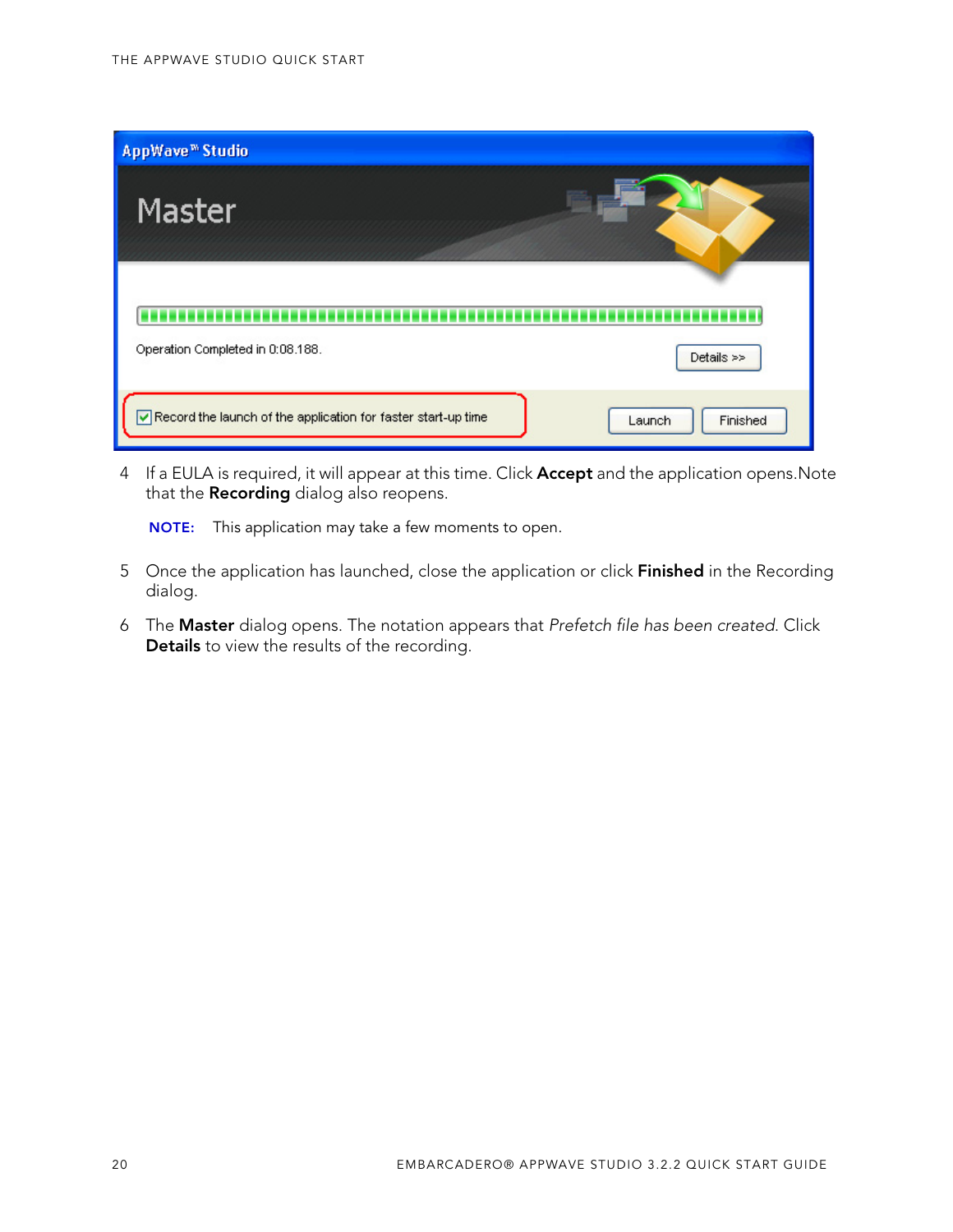| AppWave <sup>™</sup> Studio                                                                                                                                                                                                                                                                                |
|------------------------------------------------------------------------------------------------------------------------------------------------------------------------------------------------------------------------------------------------------------------------------------------------------------|
| Master                                                                                                                                                                                                                                                                                                     |
| Prefetch file has been created.<br>Details <<                                                                                                                                                                                                                                                              |
| Application successfully tested<br>Launch application for test<br>Deleting old application files<br>Unzipping application files<br>Launching application<br>Application launched<br>Wait for app ends<br>Prefetch recording finished<br>Prefetch file has been created.<br>Application successfully tested |
| Record the launch of the application for faster start-up time<br>Finished<br>Launch                                                                                                                                                                                                                        |

- 7 Click **Finished** in the Master dialog and then click **Next** to advance to the **Broadcast** page.
- 8 Click **Broadcast** and you are asked again to save your working file. Click **Yes** and the **Broadcast** dialog opens showing a progress bar as the app is mastered.
- 9 Click **Finished** to close this dialog.

**NOTE:** You will get a pop-up notification that new apps are available.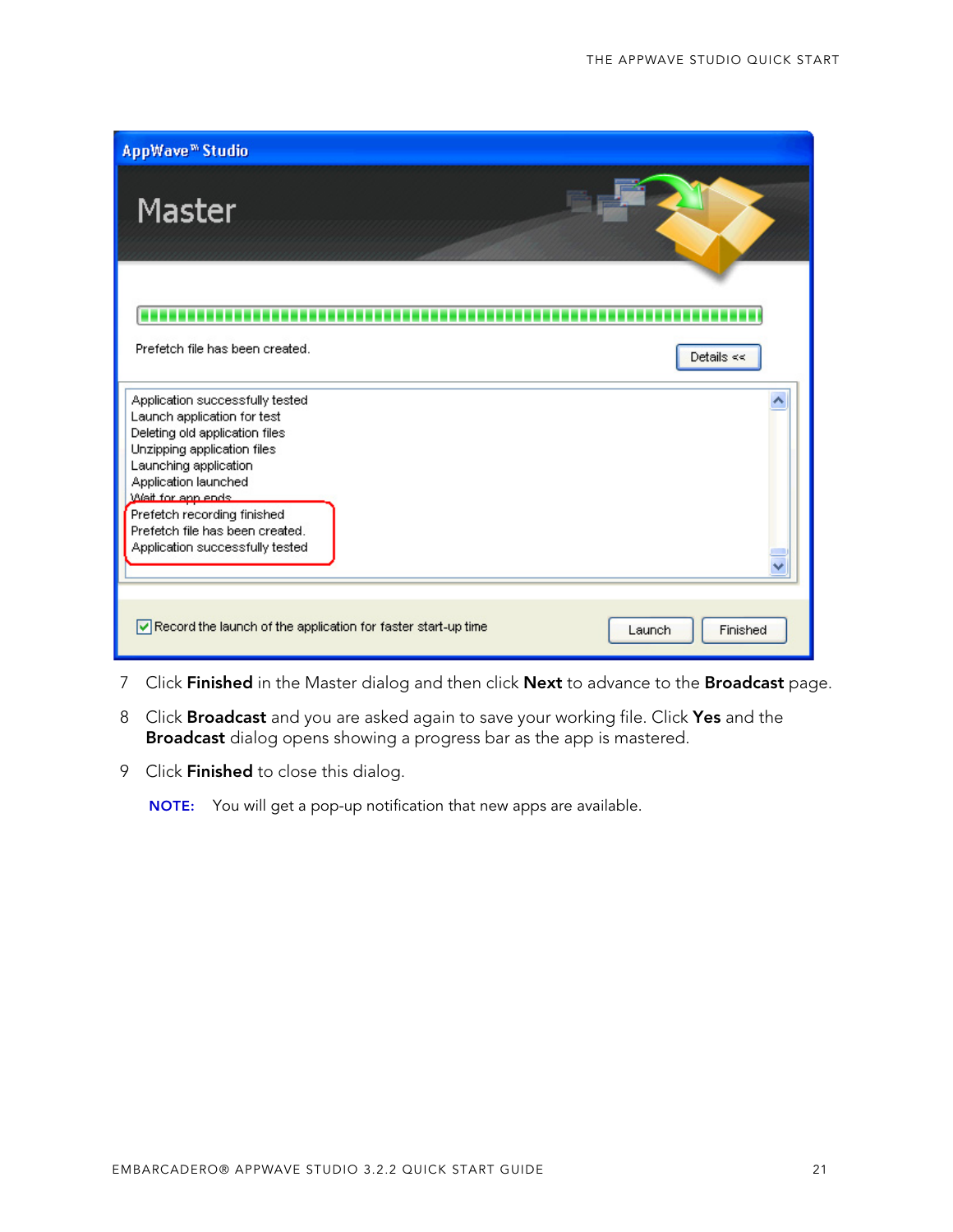#### **Run Application**

Once the broadcasting is complete you can return to the Apps portion of AppWave to run your application.

1 Click **Apps** to open the AppWave Browser. Then click **<user's folder>** and select the ERStudio Data Architect application from your folder in AppWave. In the following example the ER/Studio Data Architect x.x App appears in the KathyB's folder.



2 Click **Run** and the End User License Agreement opens.



3 Click **Accept** and if you have more than one license type available to you, the License Selection dialog opens.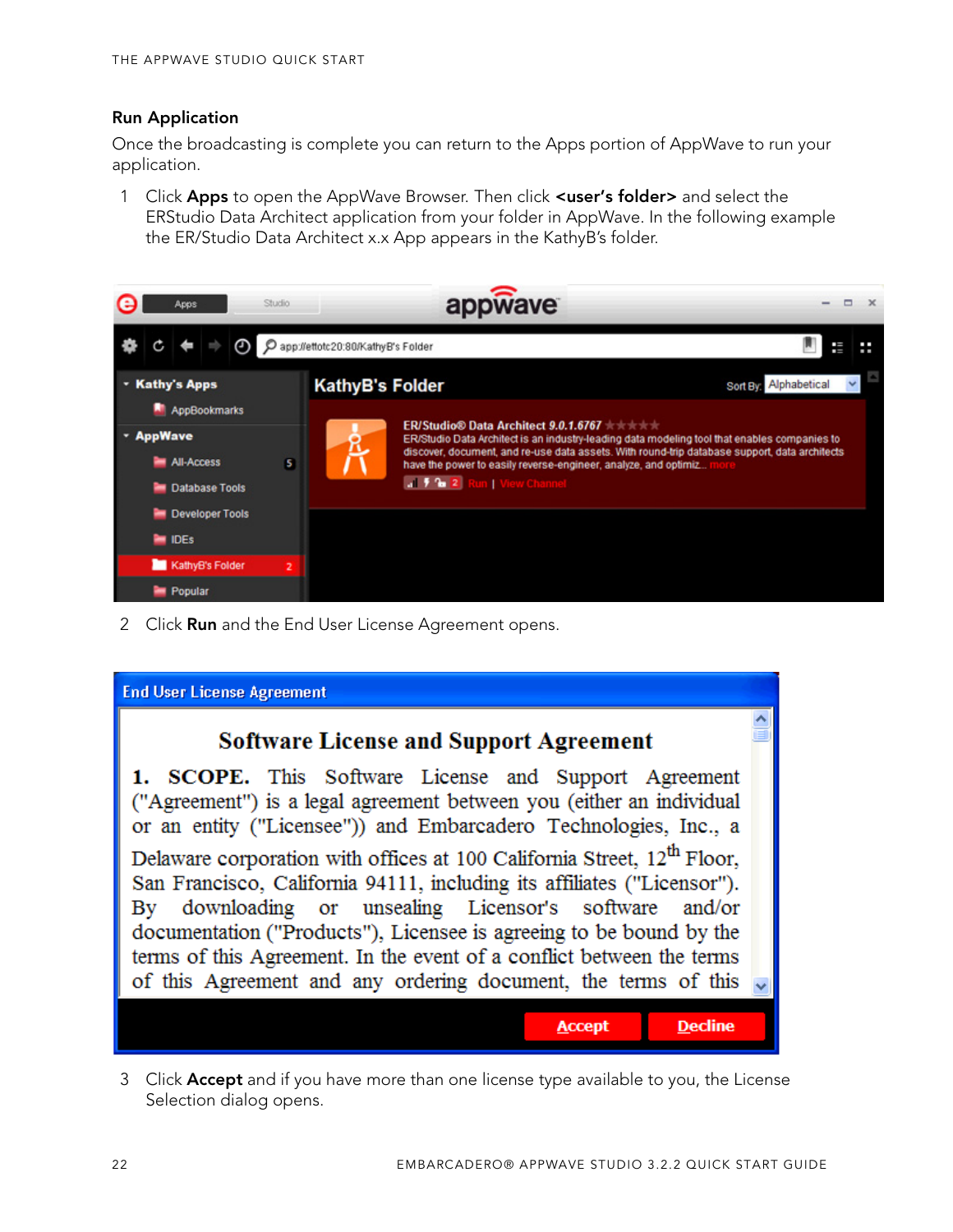| <b>Q</b> License Selection                                                        |                                                                                                                     |
|-----------------------------------------------------------------------------------|---------------------------------------------------------------------------------------------------------------------|
| <b>License Selection</b><br>continue.                                             | More than one valid license was found for this product, please select which license to use and click OK to          |
| ER/Studio 9.0                                                                     |                                                                                                                     |
| ER/Studio 9.0 Enterprise Trial - 14 days                                          |                                                                                                                     |
| License type:<br>Expiration date: Jul 22, 2011<br>Serial number:                  | <b>TRIAL</b><br>HPAD-D4QKVS-7LNBAD-D35Q                                                                             |
| License features:                                                                 |                                                                                                                     |
|                                                                                   | ER/Studio 9.0 Enterprise Cross platform Trial - 14 days - Cross platform                                            |
| <b>All-Access Platinum Network Trial</b>                                          |                                                                                                                     |
| License type:<br><b>Expiration date:</b><br>Server:<br>Certificate number: 150754 | <b>CONCURRENT</b><br>Aug 08, 2011<br>sflkbrow05:5567 (ELC)                                                          |
| <b>License features:</b>                                                          |                                                                                                                     |
|                                                                                   | ER/Studio Data Architect XE Cross Platform Trial - 30 Days<br>ER/Studio MetaWizard XE Import/Export Trial - 30 Days |
|                                                                                   |                                                                                                                     |
| Show on startup                                                                   | Cancel<br>ОК                                                                                                        |

4 Select the trial license option and click **OK**. When loading is complete, the App opens.



## <span id="page-26-0"></span>CREATE APPWAVE SUPPORTED OR CUSTOM APP FROM SCRATCH

This section walks you through how to create an App from an application's executable. When you create an App from an application, key data fields are automatically populated with data as you walk through the process. Once your product is mastered and placed in your AppWave Browser you won't have to master it again. For this Quick Start we will build an App for the Embarcadero application ERStudio Business Architect using the executable.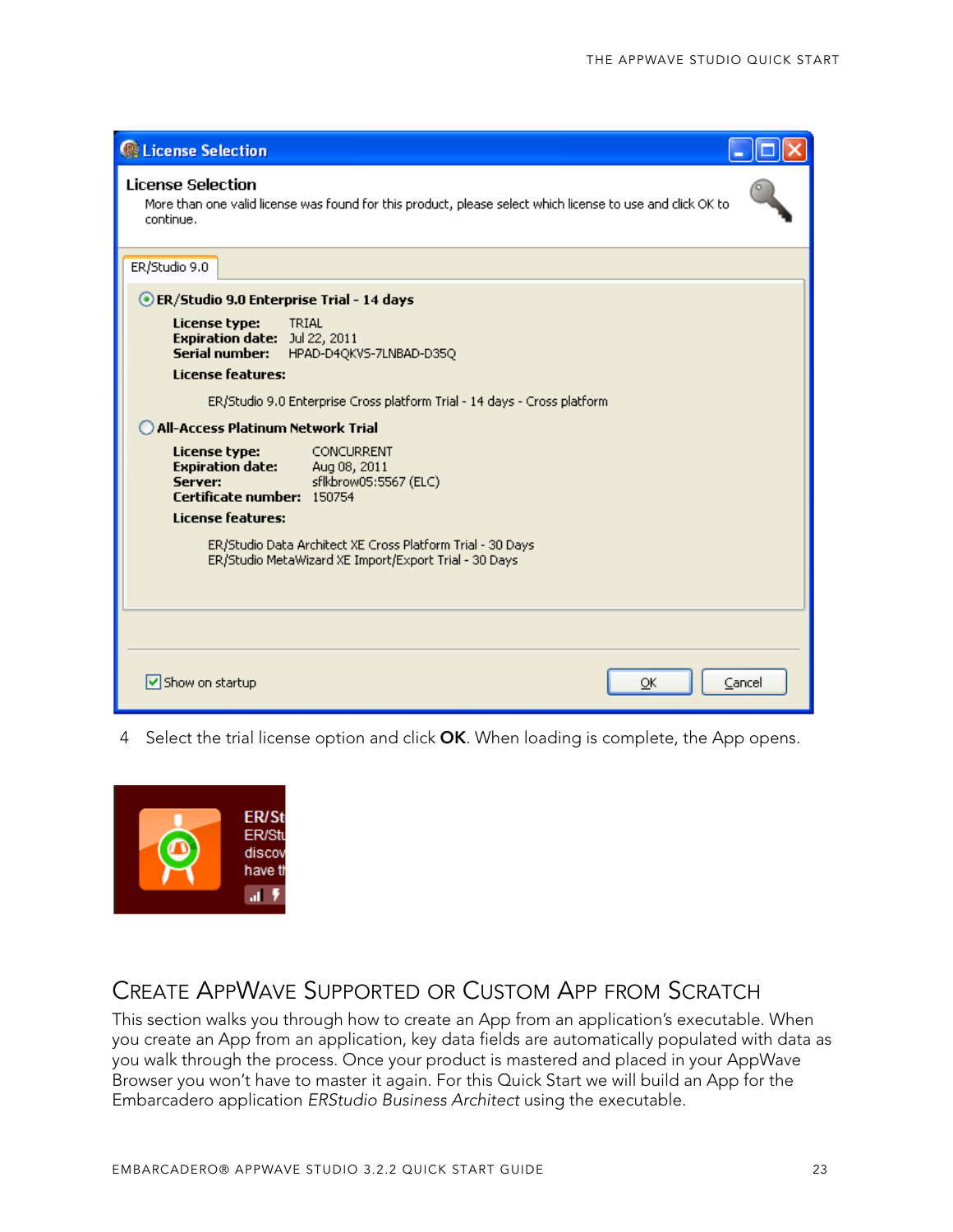After you have installed the AppWave Browser and have mastering permission from the Administrator, click **Studio** to open the Start page.

**NOTE:** For more information on how to set up this permission, please refer to the "Group Management" topic in the AppWave Administrator Guide.

#### **Start**



On the **Build an App** page, click or the **Create AppWave Supported or Custom App from Scratch** link.

- 1 The **Select Folders and Files to include** dialog opens. For the **Initial Folder Name**, enter an existing folder name or create a new one. This is the root folder where the executable will be added. For purposes of this Quick Start, enter the folder name Test Folder, which is the folder that appears in the App->File page.
- 2 Download the **ER/Studio Business Architect Trial** executable from [http://](https://downloads.embarcadero.com/free/) [www.embarcadero.com.](https://downloads.embarcadero.com/free/)
	- **NOTE:** Your serial number is sent to the e-mail address you registered with when you downloaded the trial.
- 3 In the **Select a file**, browse to the Installer path and select the executable. The Installer path must be on the "C:" drive. For example:  $C:\emptyset$ rba 170.exe.
- 4 Select a folder for your install and click **OK**.
	- **NOTE:** It is recommended that you create a folder for the application, for example, c:\Program Files\Embarcadero\Business Architect.

| <b>Select Folders and Files to include</b>                                                                                                        |
|---------------------------------------------------------------------------------------------------------------------------------------------------|
| Please choose a name for the initial folder of your application. You can also choose a folder or a file from<br>which to create your application. |
| Initial folder name:                                                                                                                              |
| <b>Test Folder</b>                                                                                                                                |
| Start with:<br>Select a file:<br>Я<br>C:\erba_170.exe                                                                                             |
| Select a folder:                                                                                                                                  |
| e<br>C:\Program Files\Embarcadero\Business Architect                                                                                              |
| Cancel<br>OK.                                                                                                                                     |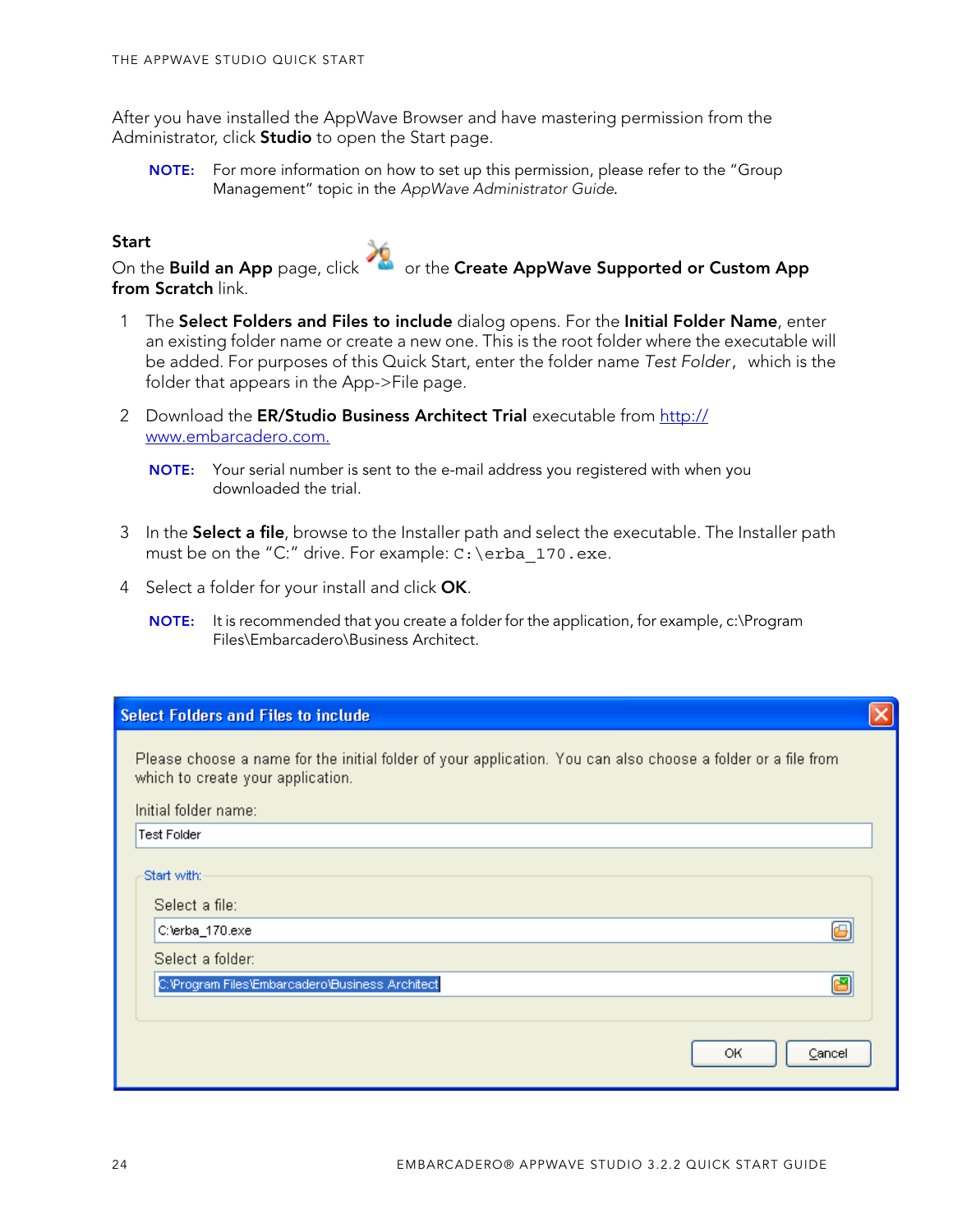5 The **Create from Scratch** dialog shows the various processes completed. The time it took to complete the operation is also displayed. A download indicator also appears in the lower corner of the screen.

**NOTE:** To see the details of the process click **Details**.

- 6 The step that opens next depends on the app being mastered and the information provided during the install process. The options are:
	- [Launch& Brand](#page-28-0)
	- [App](#page-29-0)
	- [Master](#page-29-1)
	- [Broadcast](#page-30-0)

#### <span id="page-28-0"></span>**Launch& Brand**

#### If the **Launch & Brand** page opens:

**NOTE:** When you first open this page, any empty fields that are required are listed in

the lower Tasks panel. An alert icon  $($ **A**) also appears next to the field. Click **Fix** on an issue and your cursor is placed in the field requiring information. Once the information is supplied the item listed in the Tasks panel disappears.

- 1 The Launch Executable field is automatically populated.
- 2 If the Working Folder is not automatically populated, select one from the Browse dialog. This is a required field.
- 3 Click the drop-down in **Product Version** and select the version from the list.
- 4 The **Publisher** is a required field, so enter Embarcadero Technologies.
- 5 The remainder of the fields on this page are not necessary since this is a trial application.
	- **NOTE:** The Tasks pane located at the bottom of the page lists fields that require information. You need to select the product name and version number of the installed application. Click the drop-down and select ER/Studio Business Architect**.** Once that is selected the Display Name field is also populated.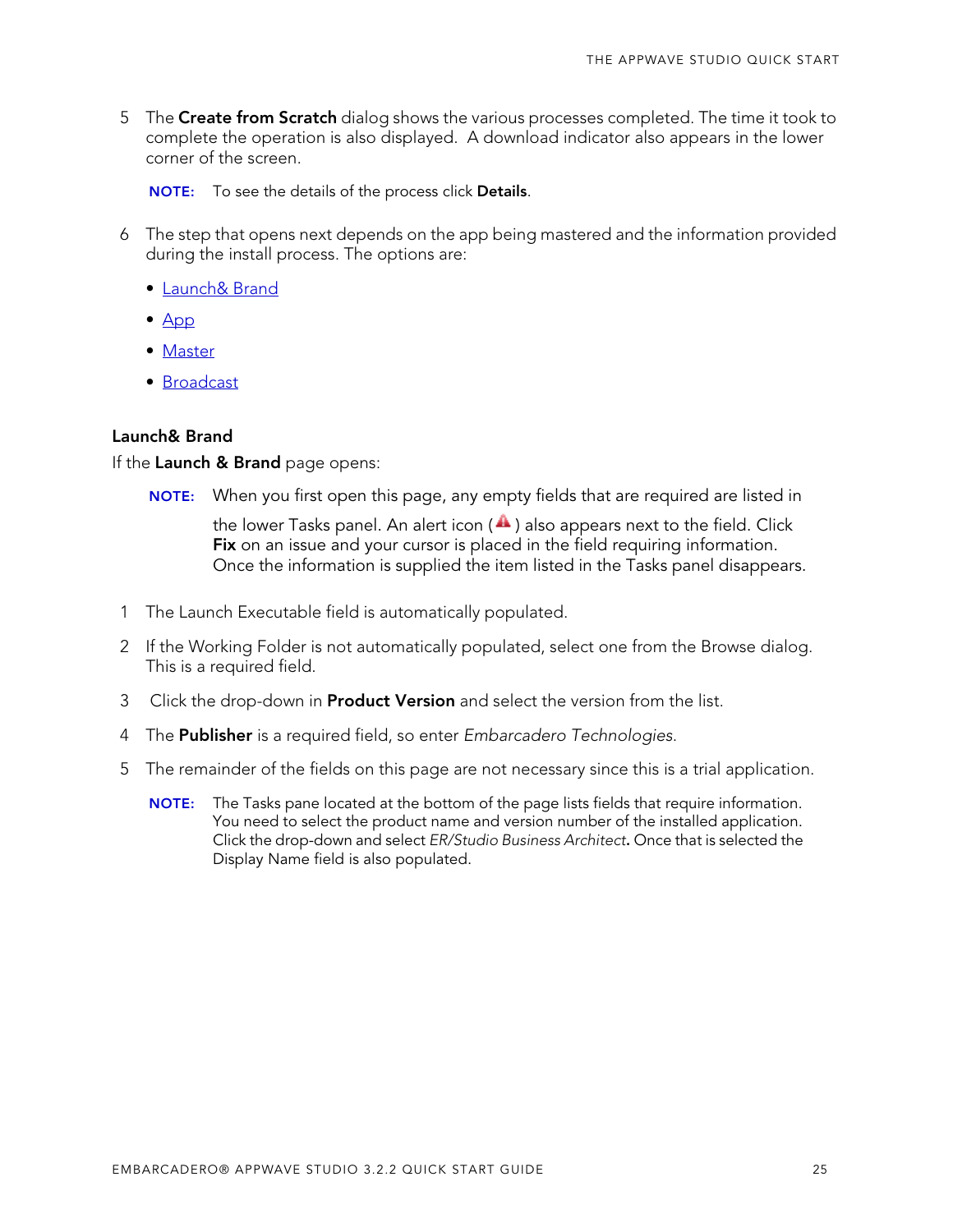#### <span id="page-29-0"></span>**App**

Click **Next** to advance to the **App** page: This is where you can view your files, registry settings and environment variables created during the mastering task. Files created by an application installer are placed in their appropriate folders. You also can select runtimes required by your App.

1 Click **Next** to advance to the Files page and review the additions made to folder. Note that the working folder, "Test Folder", appears here.



- 2 Click **Next** again to advance to view any registry entries for your App.
- 3 Click **Next** again to open the Environment Variables page. You can add variables here.
- 4 Click **Next** to advance to the Runtime page. All available runtimes that may be required by your App are listed.

#### <span id="page-29-1"></span>**Master**

- 1 Click **Next** to open the **Master and Test your App** page. Notice that the **Output Folder** and **File Name** fields are automatically populated.
- 2 Click **T** Master to master and then test your application before deploying it. You are prompted to save your working file. Select the default name of the file of EMBARCADERO\_EASTUDIO.tca.
- 3 The **Master** dialog opens and a progress bar tracks the process of mastering. It also displays the time it took to complete the operation.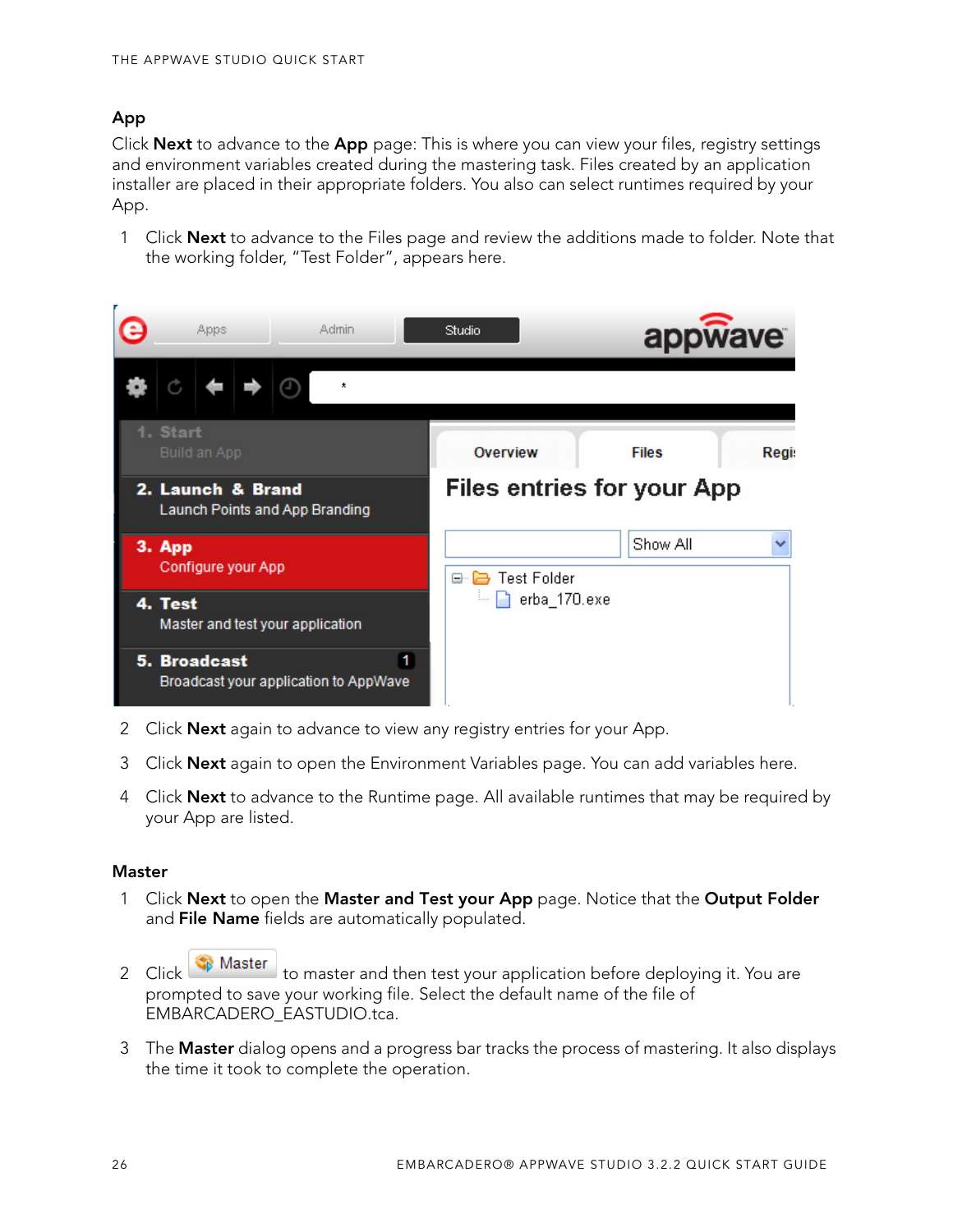4 Click **Finished** to close the dialog. We are not going to launch the application at this time because we want to broadcast it to AppWave.

#### <span id="page-30-0"></span>**Broadcast**

- 1 Click **Next** and the **Broadcast your application to the AppWave** page appears.
- 2 Leave the AppWave URL default setting, as well as the Always remaster.. option.
- 3 There is a Task showing at the bottom of this page that requires fixing. This task is about using the Prefetch Option. Follow the steps below to complete the prefetch and mastering process.

#### **Using the Prefetch Option**

Prefetch is the process of streaming application blocks in anticipation that those blocks are needed by an application. When you record with prefetch you can launch the application with faster start up times.

Notice that a Task appears at the bottom of the Broadcast page. This task indicates that "in order to Record the launch of the application for faster start-up time, you need to master the App from the Master tab before broadcasting. Once the launch data was recorded, remastering before broadcast will not remove this information." Only some key blocks of application data from AppWave are necessary for the application to launch and perform basic functions.

**NOTE:** There is also an indicator next to the Broadcast step showing that there is a task that needs to be fixed.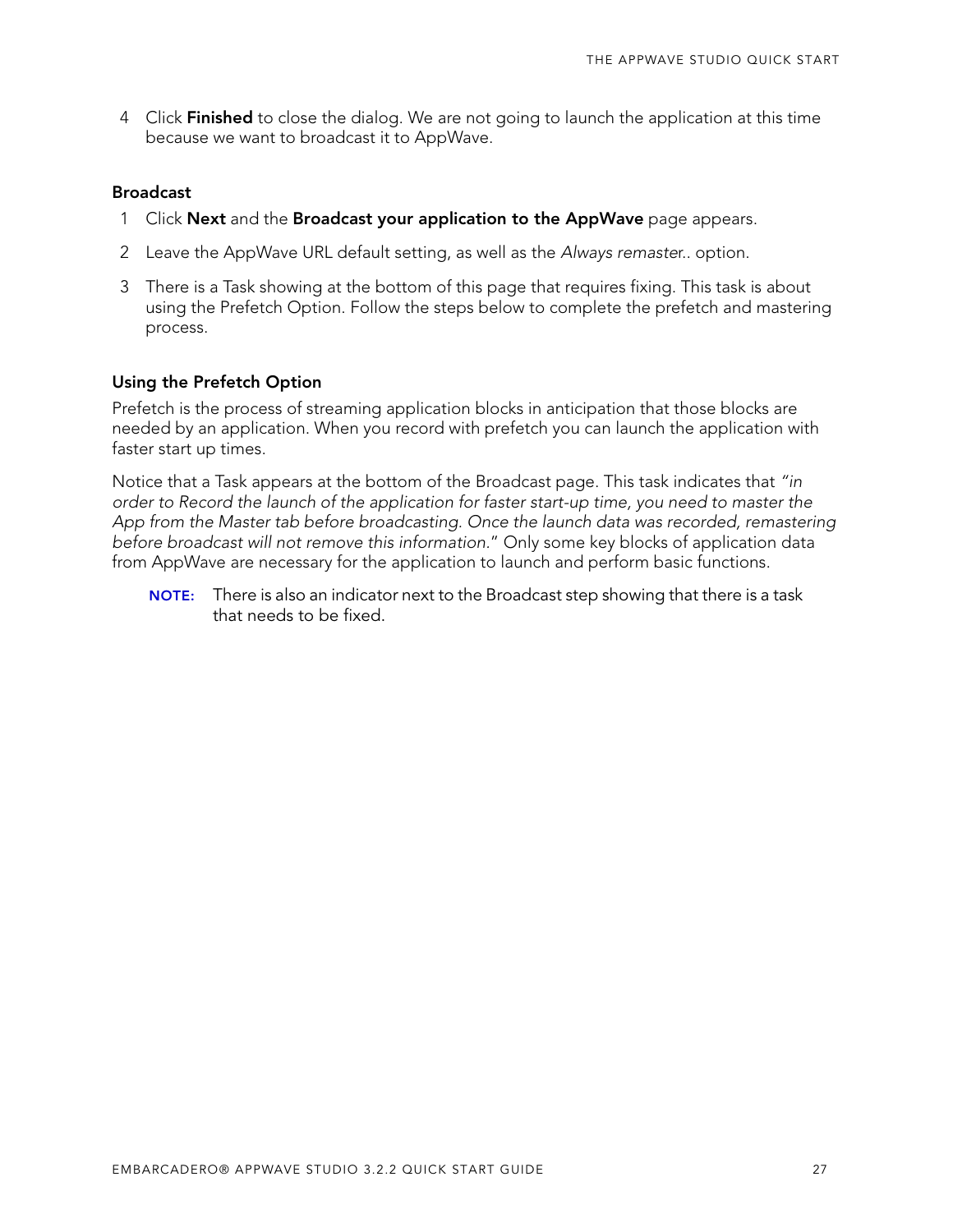

<span id="page-31-0"></span>1 Click **Fix** and a dialog appears instructing you on how to record prefetch information. Click **OK** to close this dialog.



- 2 Return to the **Test** page and click **3** Master . Save your current file and then the **Master** dialog appears. The mastering process is tracked by a progress bar.
- 3 The "Record the launch of the application for faster start-up time" option is selected by default. Click **Launch** to ensure that the application is completely loaded.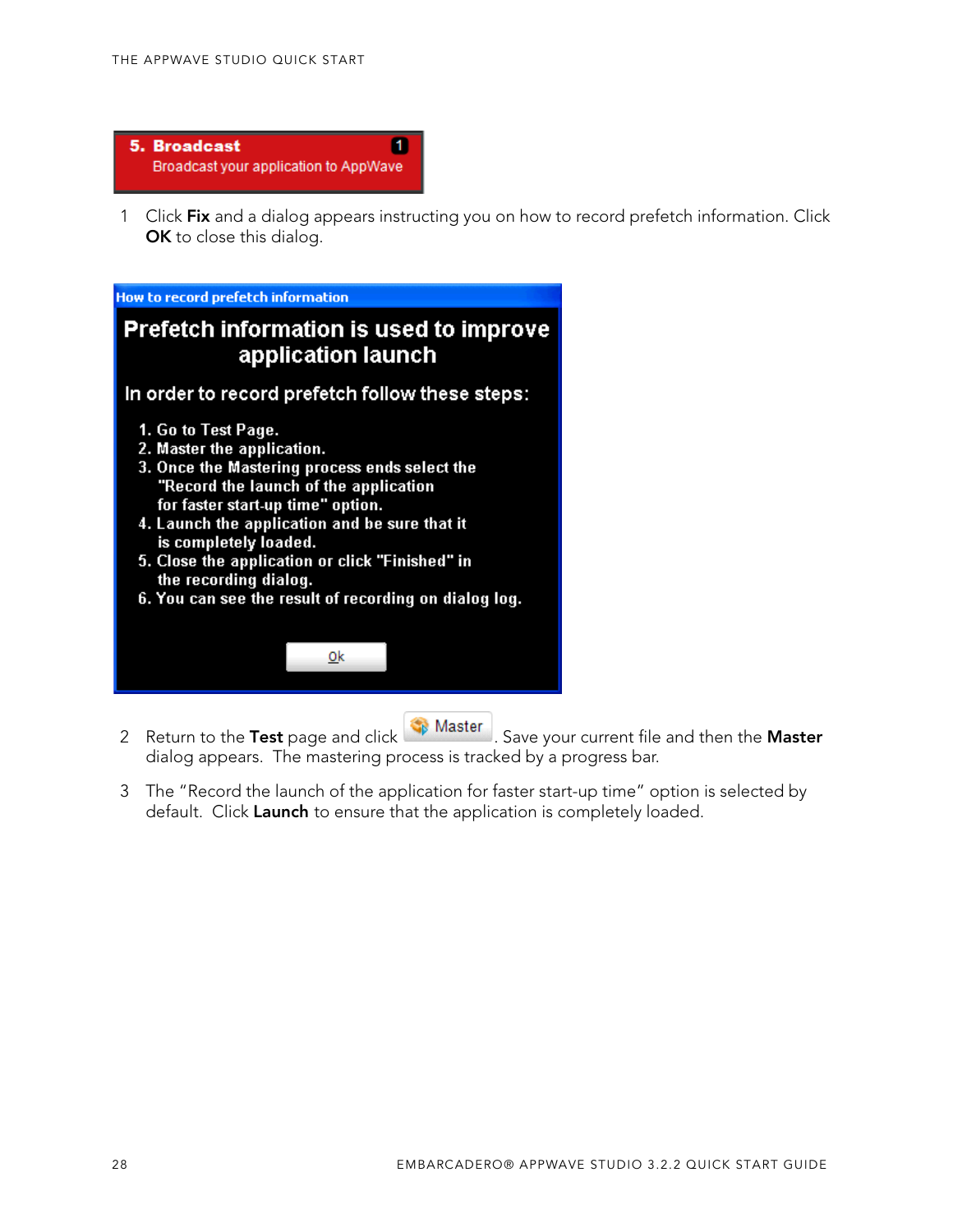| <b>AppWave<sup>™</sup> Studio</b>                                                   |  |  |
|-------------------------------------------------------------------------------------|--|--|
| Master                                                                              |  |  |
| Operation Completed in 0:08.188.<br>Details >>                                      |  |  |
| Record the launch of the application for faster start-up time<br>Finished<br>Launch |  |  |

- 4 Click **Finished** in the **Recording** dialog.
- 5 In the **Master** dialog the notation appears that Prefetch file has been created. Click **Details** to view the results of the recording.

| AppWave <sup>™</sup> Studio                                                                                                                                                                                                                                                                                |  |  |  |
|------------------------------------------------------------------------------------------------------------------------------------------------------------------------------------------------------------------------------------------------------------------------------------------------------------|--|--|--|
| Master                                                                                                                                                                                                                                                                                                     |  |  |  |
| Prefetch file has been created.<br>Details <<                                                                                                                                                                                                                                                              |  |  |  |
| Application successfully tested<br>Launch application for test<br>Deleting old application files<br>Unzipping application files<br>Launching application<br>Application launched<br>Wait for app ends<br>Prefetch recording finished<br>Prefetch file has been created.<br>Application successfully tested |  |  |  |
| Record the launch of the application for faster start-up time<br>Finished<br>Launch                                                                                                                                                                                                                        |  |  |  |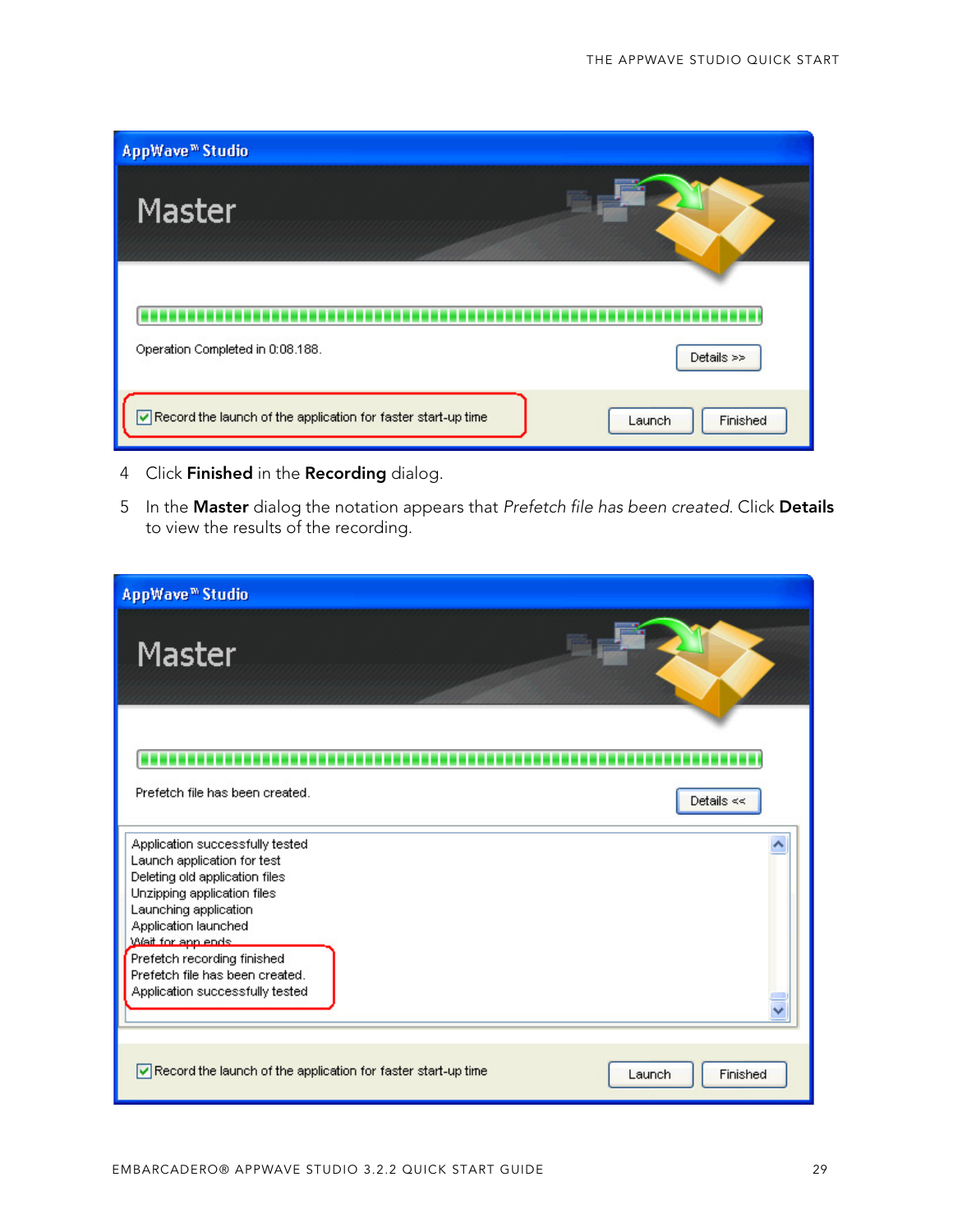- 6 When the EULA agreement appears click Accept.
- 7 Click **Finished** in the **Master** dialog and then click **Next** to advance to the **Broadcast** page.
- 8 Click **Broadcast** and you are asked again to save your working file. Once you have saved the file, the **Broadcast** dialog opens and shows a progress bar as the app is mastered.
- 9 Click **Finished** to close this dialog.

**NOTE:** You will get a pop-up notification that new apps are now available as well.

### <span id="page-33-0"></span>USING THE APP

- 1 Once you have mastered the App using AppWave Studio, it is available on AppWave Browser.
- 2 Once the broadcasting is complete you can return to the Apps portion of AppWave to run your application.
- 3 Click **Apps** to open AppWave Browser. Then click **<user's folder>** and select the ERStudio Business Architecture application from your folder in AppWave. In the following example the ER/Studio Business Architect 1.7 App appears in the KathyB's folder.



4 Click **Run**, the load indicator appears in the middle of the application icon.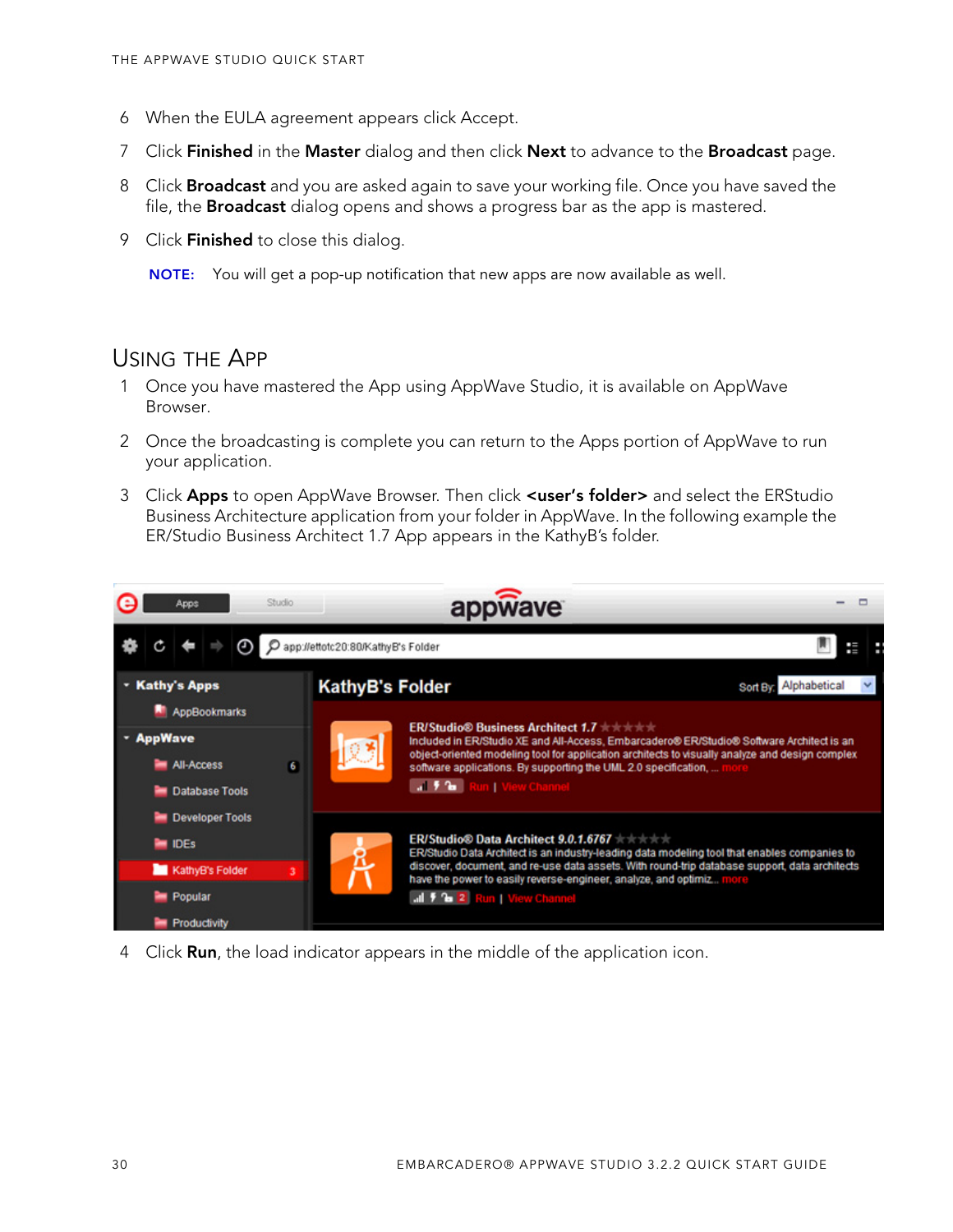

**NOTE:** For more information on the Apps tab, please see the AppWave Browser Apps User Guide.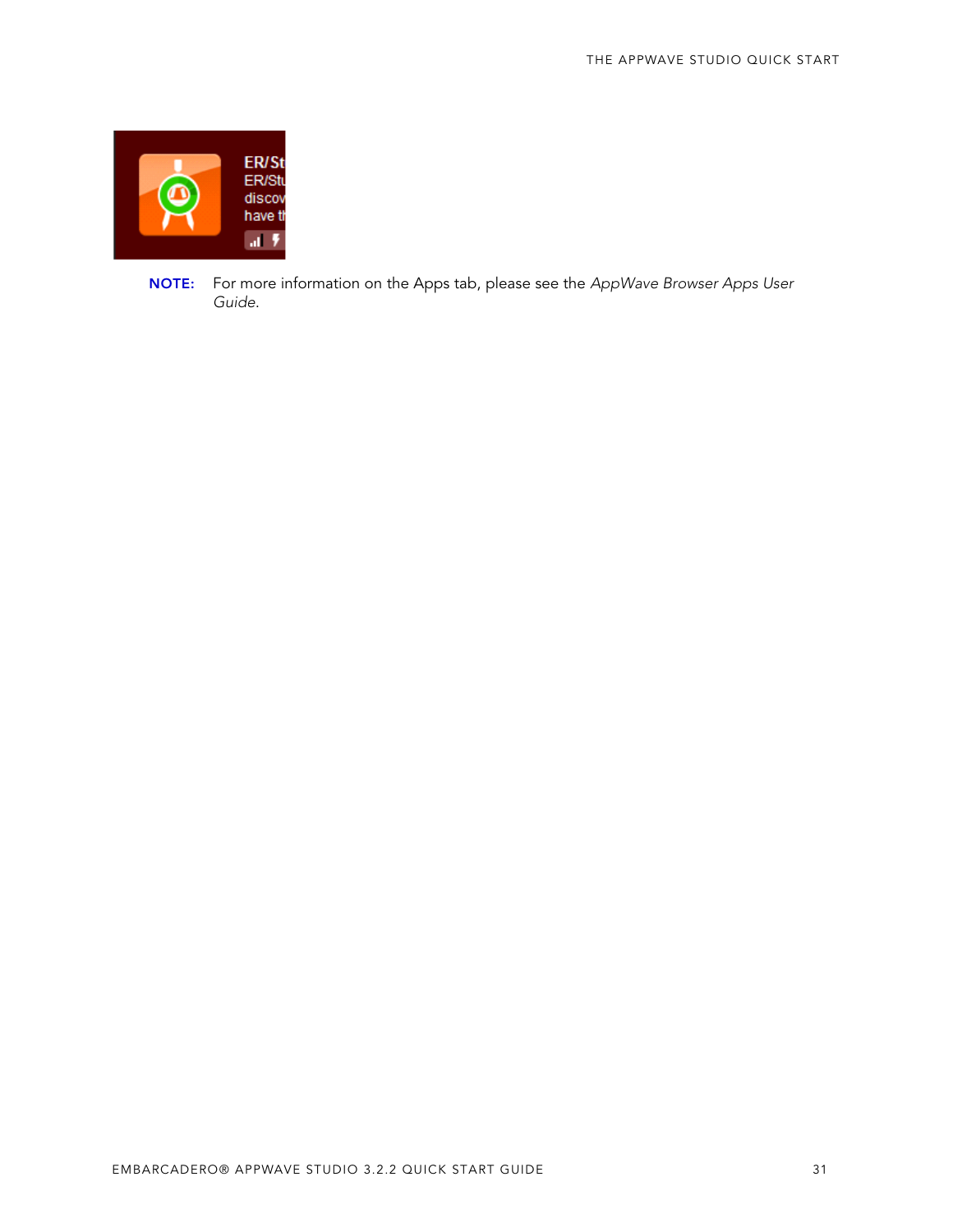5 The **End User License Agreement** dialog appears.Click **Accept** and the ER/Studio Business Architect application loads and runs.

#### **End User License Agreement**

۸ Software Licence Agreement with optional Yahoo! Toolbar 1. SOFTWARE LICENCE AGREEMENT In this Licence, "the Product" means the software product "CCleaner". This Licence is a legal agreement between you and Piriform Limited ("Piriform"), a UK Limited Company for the Product. By proceeding to download or install the Product, and in consideration of your use of the Product, you are deemed to agree to be bound by the terms of this Licence. Piriform permits you to use the Product only in accordance with the terms of this Licence and your rights under this Licence will terminate automatically without notice if you fail to comply with the terms of this Licence. Should your rights under this Licence terminate for any reason you must immediately cease all further use of the Product and destroy all copies of it. 2. WARRANTY DISCLAIMER THIS PRODUCT IS DELIVERED TO YOU 'AS IS' AND WITH ALL FAULTS. PIRIFORM DO NOT WARRANT THE

**Accept** 

**Decline** 

This completes the AppWave Studio Quick Start. For more information please refer to the AppWave Stuido Users Guide.